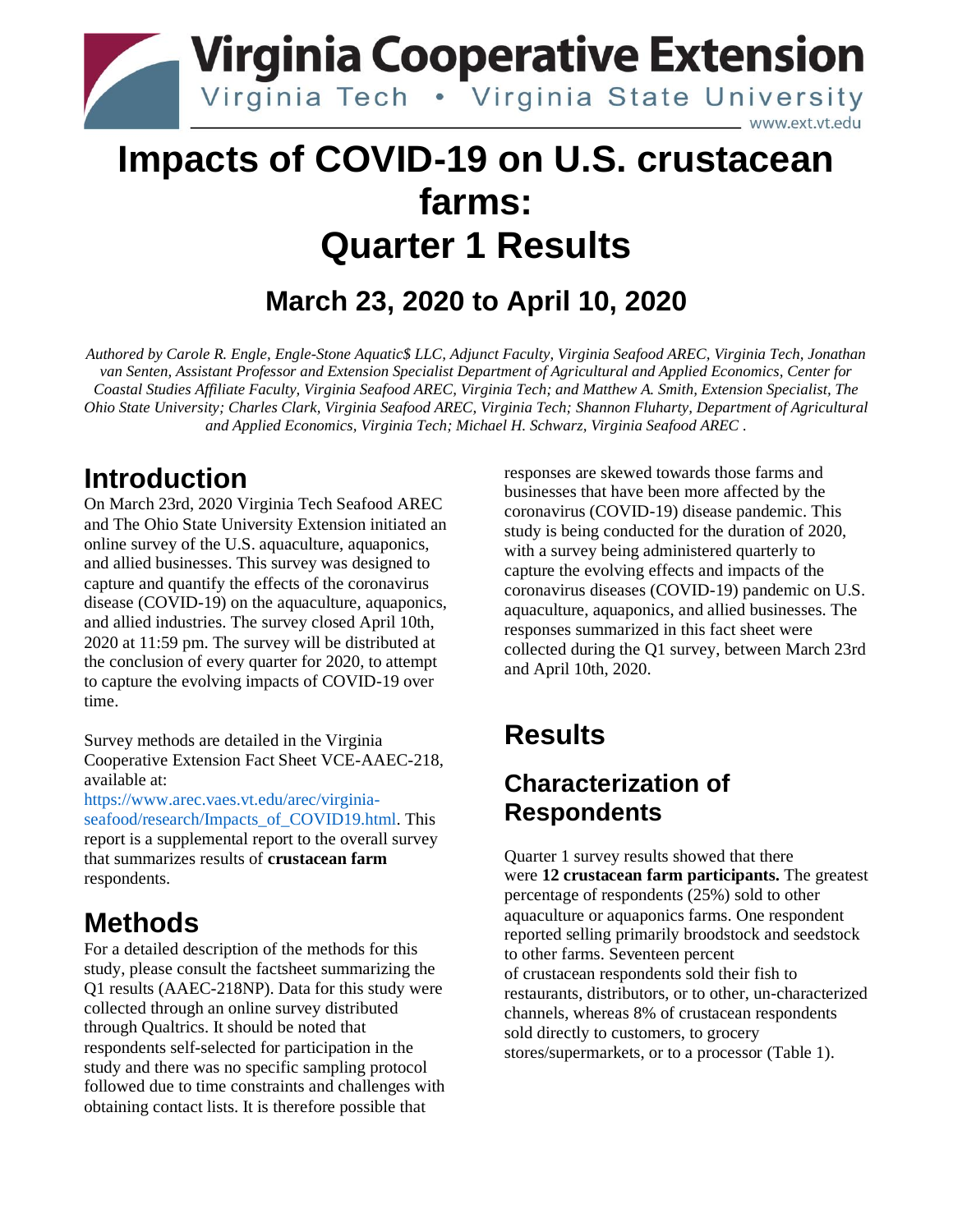Table 1. Primary marketing channel for crustacean respondents.

| Category                           | Percentage |
|------------------------------------|------------|
| <b>Other</b>                       | 25%        |
| aquaculture/aquaponics farms       |            |
| <b>Restaurants</b>                 | 17%        |
| <b>Distributors</b>                | 17%        |
| <b>Other</b>                       | 17%        |
| <b>Direct to customers</b>         | 8%         |
| <b>Grocery stores/supermarkets</b> | 8%         |
| <b>Processor</b>                   | 8%         |

#### **Scale of farms/businesses**

Crustacean farms vary in terms of their production scale. Respondents to the survey included those with scales of production from sales of \$10,000 to as much as \$20 million (Table 2). The greatest percentage (33%) of respondents had sales greater than \$1 million, followed by 25% with sales of from \$100,001 to \$250,000; 17% with sales of from \$500,001 to \$1 million; \$250,001 to \$500,000 (8%); \$50,001 to \$100,000 (8%); and \$10,001 to \$25,000 (8%). No respondents reported sales of \$25,001 to \$50,000 (0%) or less than \$10,000.

Table 2. Scale of crustacean respondent farms/businesses.

| Category                      | Percentage |
|-------------------------------|------------|
| $> $1$ million                | 33%        |
| $$100,001 - $250,000$         | 25%        |
| \$500,001 - \$1 million       | 17%        |
| \$250,001 - \$500,000         | 8%         |
| \$50,001 - \$100,000          | 8%         |
| $$10,001 - $25,000$           | 8%         |
| $$25,001 - $50,000$           | $0\%$      |
| $\overline{$5,001 - $10,000}$ | $0\%$      |
| $$1,001 - $5,000$             | $0\%$      |
| $$1 - $1,000$                 | 0%         |

#### **Aquaculture Regions**

The greatest percentage of crustacean farm respondents (42%) were located in the Southern Aquaculture Region, followed by the North Central Aquaculture Region (33%), the Tropical and Subtropical Aquaculture Region, and the Western Aquaculture /Region (8%) (Table 3). There were

no crustacean respondents from the Northeastern Aquaculture Region.

Table 3. Participation by USDA aquaculture region.

| <b>Region</b>                    | Percentage of<br>survey<br>respondents |
|----------------------------------|----------------------------------------|
| <b>Southern</b>                  | 42%                                    |
| <b>North Central</b>             | 33%                                    |
| <b>Tropical and Sub-tropical</b> | 17%                                    |
| Western                          | 8%                                     |
| <b>Northeastern</b>              | 0%                                     |

## **Key Findings**

One hundred percent of crustacean respondents reported that their farm or business had been impacted by the COVID-19 pandemic.

When asked whether their farm or business would survive the next 3 months without external intervention (such as government assistance), 42% said, "yes." Another 42% percent reported that their farm would "maybe" survive 3 months without external assistance, and 17% said that their farm or business would not survive 3 months without external assistance. When asked the same question, but for the next 6 months, only 8% said that it would survive, 67% said "maybe," and 25% said that their farm/business would not survive the next 6 months without external assistance. Responses related to 12 months without external assistance were that 33% indicated that they would not survive, 58% said that their farm or business would "maybe" survive, and only 8% said that they would survive.

#### **Lost Sales**

Ninety-two percent of catfish farm respondents indicated that they expected to lose sales, with 27% expecting to lose international markets. In terms of the volume of sales expected to be lost, one-third of respondents reported that they were not able to estimate the volume at this time. Fifteen percent estimated that lost sales would be in the range of \$250,000 - \$500,000; 13% \$50,000 - \$100,000; 10% \$25,000 - \$50,000; 8% \$100,000 - \$250,000; 6% \$500,000 - \$1 million; 6% greater than \$1 million; 4% \$10,000 - \$25,000; and 4% \$5,000 - \$10,000.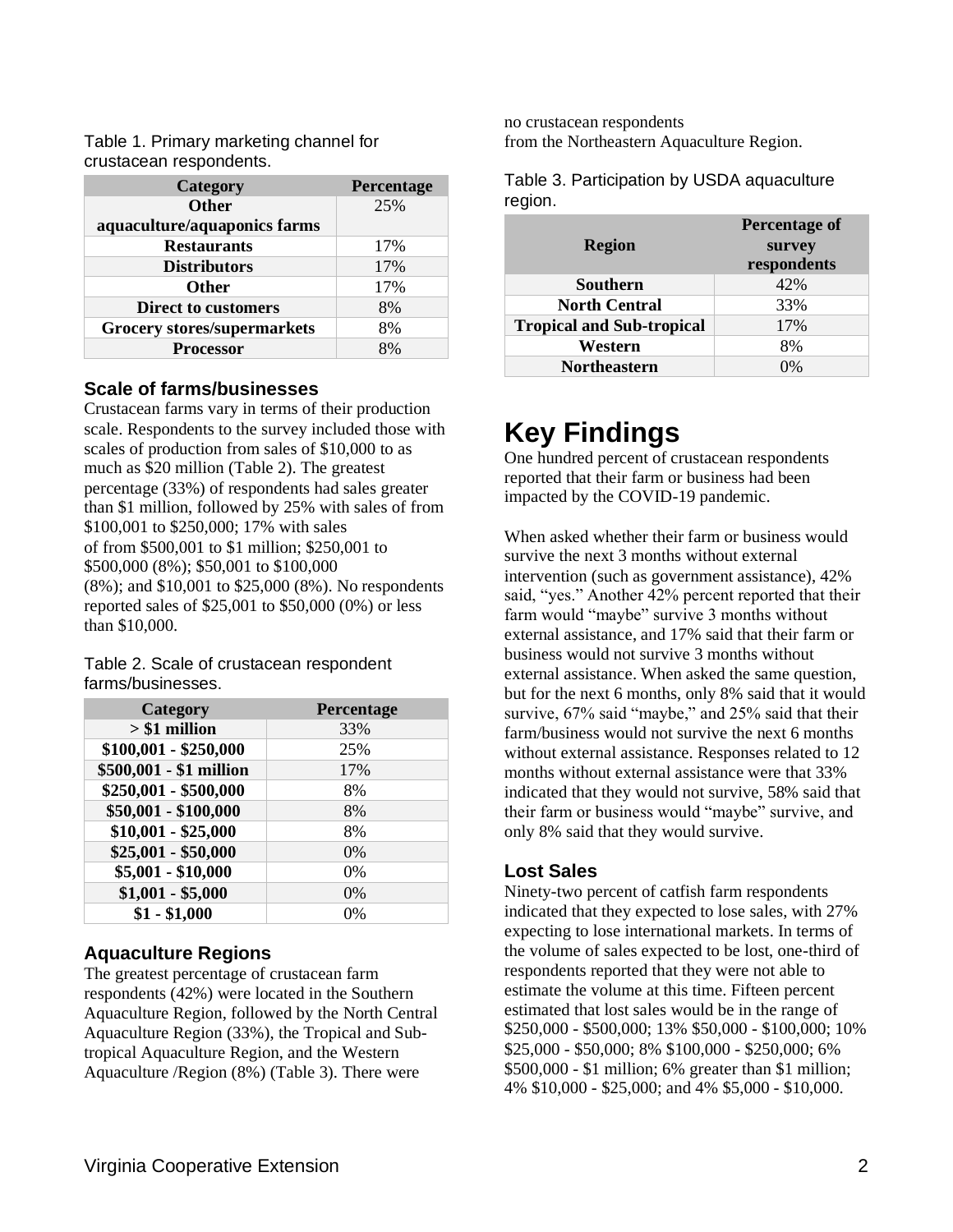When asked how long catfish respondents thought their farm or business could survive without sales before suffering longer term cash flow effects, 42% said  $1 - 3$  months, 20% said  $4 - 6$  months, 18% 7-10 months, 14% less than 1 month, and 6% did not respond to this question. It should be noted that some respondents completed the survey three weeks prior to the preparation of this report. One processor commented that the market shutdowns may result in permanent loss of customers. Ninety-two percent of crustacean farm respondents indicated that they had lost sales due to the COVID-19 outbreak. In addition, 55% of crustacean respondents indicated that they had lost sales to international or export markets outside the U.S. In terms of the volume of sales that had been lost, 27% reported losses in the range of \$25,001 to \$50,000. An additional 18% of respondents reported that they had lost either \$100,001 to \$250,000, or \$250,001 to \$500,000. Nine percent reported lost sales of more than \$1 million; \$10,001 to \$25,000; or \$1,001 to \$5,000. No respondents reported lost sales in the ranges of \$500,001 to \$1 million; \$50,001 to \$100,000; \$5,001 to \$10,000; or \$1 to \$1,000. One respondent reported lost sales as high as \$3 million. Nine percent of respondents could not estimate the amount of sales lost.

The lost sales reported included canceled contracts of various sorts. Ninety-two percent of crustacean respondents reported losing private contracts for sales, but no respondents reported losing government (state or federal) contracts for sales.

Respondents were further asked what challenges they expected to experience on their farms or businesses as a result of the coronavirus pandemic in 2020. One hundred percent of crustacean respondents indicated that they expected to lose sales, with 50% expecting to lose international markets. In terms of the volume of sales expected to be lost, 25% expected to lose from \$100,001 to \$250,000, 17% each expected to lose more than \$1 million and \$25,001 to \$50,000. An additional 8% expected to lose from \$500,001 to \$1 million; \$10,001 to \$25,000; and \$1,001 to \$5,000. Seventeen percent indicated that they could not estimate the amount of losses at the time of the survey. Some respondents expected to lose as much as \$3 to \$6 million in 2020. No respondents

expected to lose \$250,001 to \$500,000; \$50,001 to \$100,000; \$5,001 to \$10,000; or \$1 to \$1,001.

When asked how long crustacean respondents thought their farm or business could survive without sales before suffering longer term cash flow effects, 42% said 1 to 3 months, or 4 to 6 months, 8% said less than 1 month, and 8% more than 10 months. **It should be noted that some respondents completed the survey four weeks prior to the preparation of this report.**

#### **Labor**

Twenty-five percent of respondents reported that they had laid off employees as a result of the COVID-19 pandemic and another 25% indicated that they "will have to soon." Fifty percent had not laid off employees. In terms of the number of employees laid off, 67% of crustacean respondents who had laid off employees indicated that they had laid off from 1 to 3 employees. Another 33% had laid off from 11 to 15 employees. No crustacean respondent reported laying off more than 15 employees.

Respondents were further asked how many weeks it would be before they would have to lay off employees. Sixty-seven percent of crustacean respondents indicated that they would have to decide within 1 to 3 weeks whether to lay off employees. Thirty-three percent said that they would have to decide within 4 to 6 weeks whether to lay off employees. It should be noted that data collection for the survey was open for a period of 3 weeks. Crustacean respondents were further asked how many employees they would need to lay off at that time. One-third each reported that they would need to lay off 4 to 6 employees, 7 to 10, and more than 20 employees. No crustacean farm respondents reporting having laid off "Short-Time" or "Shared-Work" employees. Thirty-three percent did not respond to this question.

Seventeen percent of crustacean respondents had experienced some type of labor challenge. Forty-two percent of crustacean respondents indicated that employees had missed work due to COVID-19, while 58% reported that employees had not missed work due to the coronavirus. The lockdown was cited overall as a source of labor challenges. While employees missed work due to being sick, one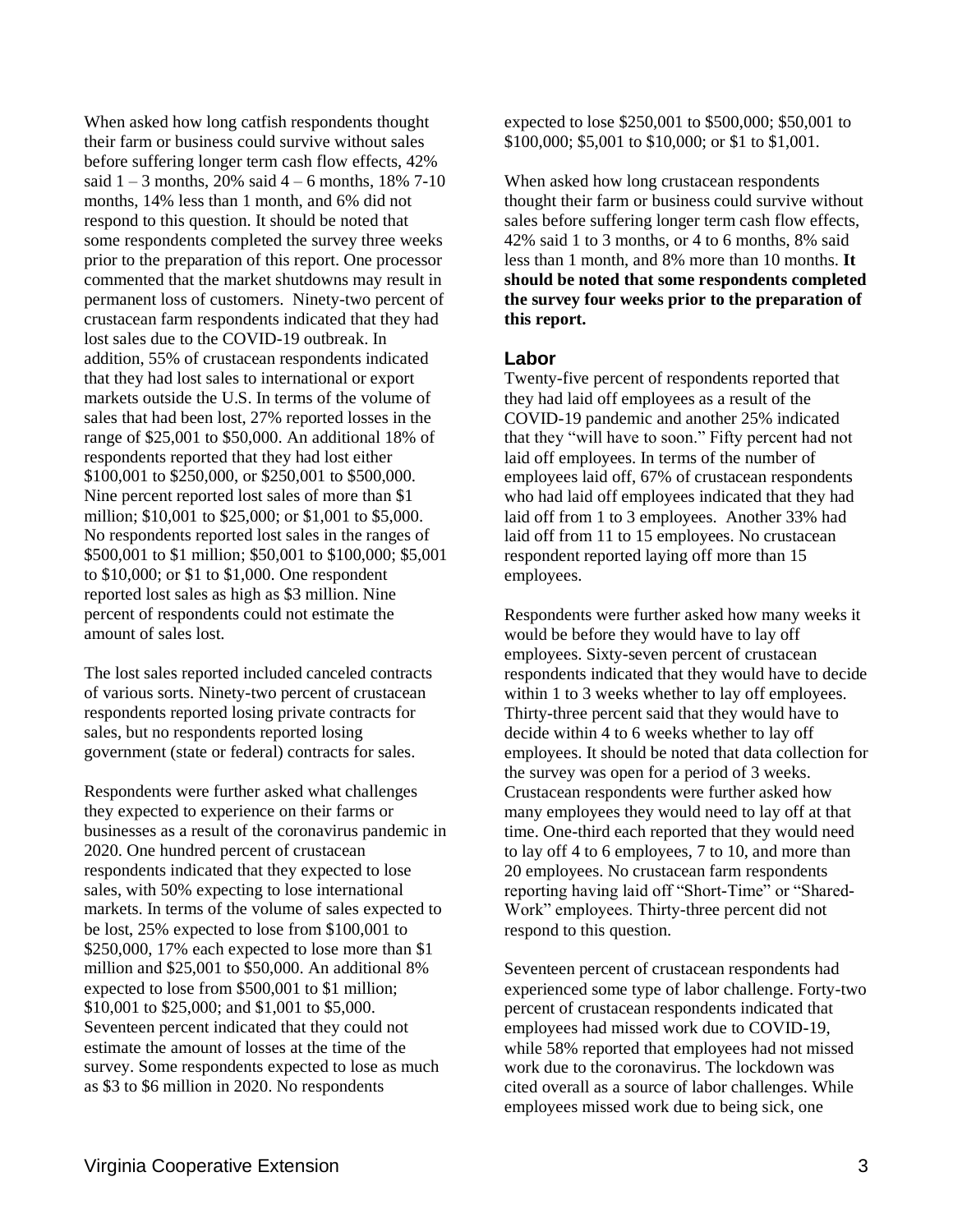respondent commented that some employee family members gave them a hand to help out. However, with those individuals not trained, it was challenging to get them trained to help out. One respondent reported having all non-sick employees work as many days straight as they can. Of those respondents who reported employees missing work, 60% reported missing more than 14 days, and 20% each missed 4 to 6 days or 7 to 10 days of work. No respondent reported employees missing fewer than 4 days of work. One respondent indicated that an employee had missed 20 days of work so far.

Respondents reported expecting to continue to experience challenges with labor, given the lockdown, government-ordered quarantine, and selfquarantine. In the future, employees may continue to get sick or otherwise be prevented from working. One respondent reported that they had been growing and looking to hire before the COVID-19 outbreak.

### **Challenges to the farm/business**

Crustacean respondents reported a variety of different challenges to the business that included production challenges not related to labor. Respondents reported challenges related to input supplies and delivery, logistical issues related to shipping, delays with construction projects, and problems derived from having to hold market-ready product.

Twenty-five percent of crustacean respondents expected to experience continued production challenges not related to labor. Logistical challenges related to transportation issues were reported by several respondents. Cancellation of a number of airline flights has made it difficult to sell product, particularly to Europe. Thus, respondents reported that some product will be lost due to cancelled international flights. Without quarantine slots for broodstock imports, one respondent reported that they cannot get animals into southeast Asian countries.

Seventeen percent of crustacean respondents reported having experienced increased costs of production, including feed, and 25% expected to continue to experience increased costs of production in the coming months. Feed costs, utility costs, and

biosecurity costs were reported to have increased. International freight costs were reported to have tripled.

One-third of respondents indicated that they could only hold market-ready product for less than a month, 33% 1 to 3 months, 17% 4 to 6 months, and 17% 7 to 10 months. No respondent said that they could hold market ready product for more than 10 months. One respondent reported that it was very challenging to determine how many shrimp tanks to continue to grow out due to ongoing order cancellations. Another respondent reported that their brine shrimp have a small window of viability; if they are too old, they are not marketable. Another respondent reported that shrimp will get too large to sell if they must hold market-ready product.

Challenges related to production inputs (feed, etc.) were reported by 50% of crustacean respondents. Feed delivery was reported as a challenge by several respondents as well as the inability to have other needed materials delivered.

Twenty-five percent of crustacean respondents reported challenges with repair, construction, consultant, or engineering services. Major construction delays were reported due to the inability to have materials shipped in.

Financial services challenges were mentioned by 25% of respondents. Loan applications were reported to be cancelled as their client base (primarily restaurants) has cancelled their orders.

In terms of expectations for the coming months, 100% of crustacean respondents expected additional lost sales, 42% additional labor challenges, 25% continued production challenges, and 25% increased costs of production. Seventeen percent of respondents reported increased demand for products.

Comments by respondents indicated that they were concerned over the availability of feed supplies and of post-larvae supplies. Others expected the price of feed to go up.

#### **Marketing of products**

Extended holding of product that is ready to be sold can cause a variety of problems. Sixty-seven percent of crustacean respondents indicated that holding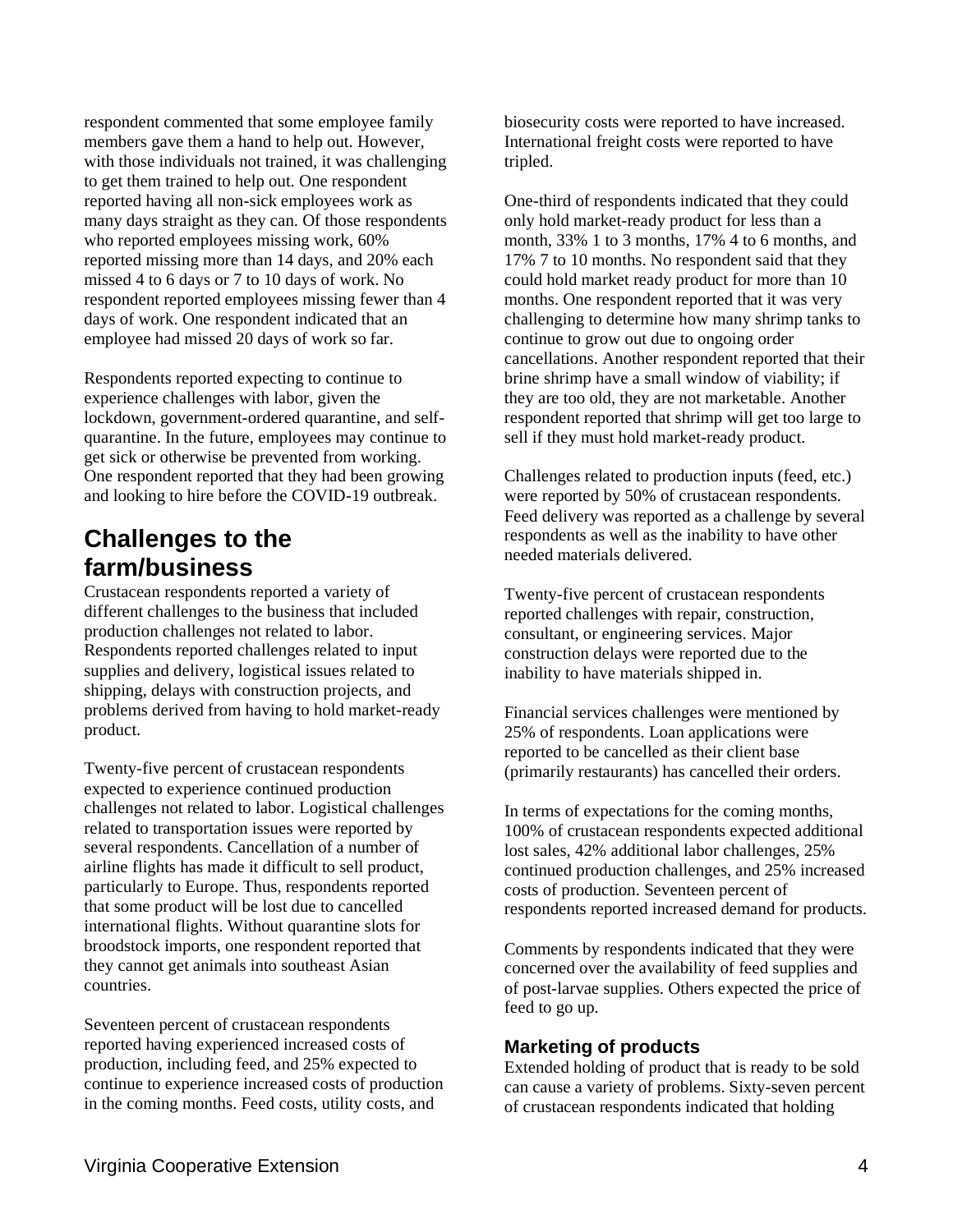market-sized product would make it less marketable. More specifically, 63% of crustacean respondents said that holding product would reduce the quantity of crustacean sold and 50% said that it would reduce the price received. Holding market ready product will result in shrimp postlarvae being too large to ship and broodstock will become too old to sell. Another respondent reported that, without feed, they will have to harvest, but there is no market outlet; they likely will feed the shrimp to their employees. Another respondent reported that, as a shrimp farm, they market for freshness. Another respondent pointed out that their client base was primarily in Washington and that all the restaurants there are closed. Since the shelf life of their product is three days on ice, they are not able to hold it. Other respondents commented on the lack of demand that is forcing prices down and the need to drop their price to move what is now ready.

#### **Increased Demand for Products**

Seventeen percent of crustacean respondents reported increased demand for their products and the same 17% expected demand for their products to increase. Only one respondent who reported expecting demand for their products to increase could estimate the expected increase in sales and indicated that it was expected to be from \$5,001 to \$10,000.

#### **Assistance to Farms/Businesses**

The survey included questions on the types of assistance that might be helpful to the farm or business of respondents. Seventy-five percent of crustacean respondents indicated that federal assistance would increase the likelihood of survival of their farm or business. Fifty-eight percent said that assistance from the state, 33% from local government, and 25% from associations would be helpful.

When asked more specifically what types of assistance would be helpful, 25% said that loan guarantees, 25% waiving or delay of state fees, 25% specialty crop insurance, 17% said assistance with identifying new markets, and 17% that tariff relief would be helpful. No crustacean respondents indicated that there were existing programs that their business did not quality for, but 92% did not respond to this question.

Additional comments by crustacean respondents included a variety of suggestions on the type of assistance that would be of greatest help (Table 4). The most frequently mentioned type of assistance (29%) by crustacean respondents was the need for very immediate assistance in the form of cash payments or grants to help cover monthly bills and to ease cash flow problems. This was followed by financing assistance (26%) that included low and nointerest loans and debt forgiveness, tax relief in the form of payroll tax and state tax abatement (11%), market assistance (to be able to pick up direct to consumer sales) (6%), specialty crop assistance (6%), renewable energy credits (6%) and other (14%), that included comments related to furlough of workers, easing farm worker movements, increasing cargo flights to major international markets, opening government quarantine facilities in importing countries.

Table 4. Additional comments related to types of assistance reported by crustacean respondents that would be most useful.

| <b>Type of assistance</b>                                                                                                                                                                                                            | Catfish<br>respondents |
|--------------------------------------------------------------------------------------------------------------------------------------------------------------------------------------------------------------------------------------|------------------------|
| Cash payments, grants, credits, for<br>expenses (feed vouchers, utilities                                                                                                                                                            | 29%                    |
| <b>Financing assistance (guaranteed)</b><br>loans, debt forgiveness, deferred loan<br>payments, exemption of interest, low-<br>interest loans)                                                                                       | 26%                    |
| Tax relief (payroll tax abatement,<br>state tax abatement)                                                                                                                                                                           | 11%                    |
| Market assistance (need to pick up<br>direct to consumer sales)                                                                                                                                                                      | 6%                     |
| <b>Specialty crop assistance</b>                                                                                                                                                                                                     | 6%                     |
| <b>Renewable energy credits</b>                                                                                                                                                                                                      | 6%                     |
| Other (furlough workers, ease farm<br>worker movement, Mega Bucks<br>Lottery, proper pandemics response,<br>increase cargo flights to countries of<br>customers, open government<br>quarantine facilities in importing<br>countries) | 14%                    |

## **Discussion and Conclusion**

Responses by crustacean farms to the Quarter 1 survey show that U.S. crustacean farmers have been impacted severely by the COVID-19 pandemic. Ninety-two percent of crustacean respondents had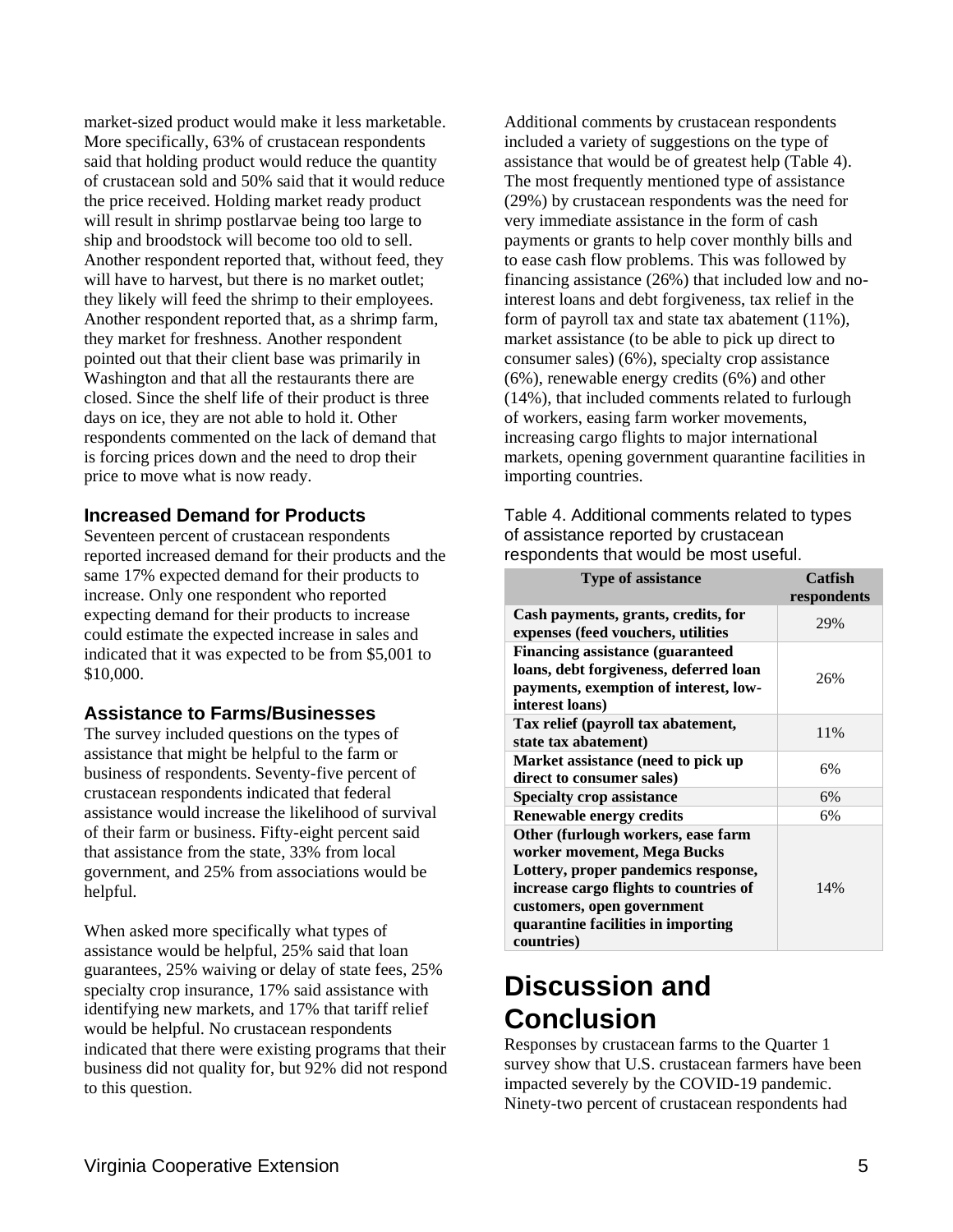had sales orders canceled. While lost sales were the immediate impact, other challenges were mentioned related to increasing production costs, financing, and other essential services that are critical to survival of the farm or business. Effects on the crustacean industry will be felt more in the coming months if sales continue to be reduced, with only 42% indicating that they would survive over the next 3 months without external assistance. Given that survey results showed that there will be longer -term effects on the U.S. crustacean industry, it will be important to continue to monitor changes throughout the year. Key findings from crustacean farm and business respondents include:

- *100% have been impacted by COVID -19*
- *92% have had private orders/contracts canceled*
- *50% have or will soon have to lay off employees*
- *92% have experienced lost sales*
- *42% can survive 3 months without external intervention*

### **References**

van Senten, J., Smith, M.A., and Engle, C.R. 2020. Impacts of COVID -19 on U.S. aquaculture, aquaponics, and allied businesses: Quarter 1 Results. AAEC -218NP. Available at: [https://www.pubs.ext.vt.edu/content/dam/pubs\\_e](https://www.pubs.ext.vt.edu/content/dam/pubs_ext_vt_edu/AAEC/aaec-218/AAEC-218.pdf) [xt\\_vt\\_edu/AAEC/aaec](https://www.pubs.ext.vt.edu/content/dam/pubs_ext_vt_edu/AAEC/aaec-218/AAEC-218.pdf) -218/AAEC -218.pdf

Visit Virginia Cooperative Extension: [ext.vt.edu](http://ext.vt.edu/)

Virginia Cooperative Extension programs and employment are open to all, regardless of age, color, disability, gender, gender identity, gender expression, national origin, political affiliation, race, religion, sexual orientation, genetic information, veteran status, or any other basis protected by law. An equal opportunity/affirmative action employer. Issued in furtherance of Cooperative Extension work, Virginia Polytechnic Institute and State University, Virginia State University, and the U.S. Department of Agriculture cooperating. Edwin J. Jones, Director, Virginia Cooperative Extension, Virginia Tech, Blacksburg; M. Ray McKinnie, Administrator, 1890 Extension Program, Virginia State University, Petersburg.

2020 VCE

-AAEC -241NP

VSG-20-13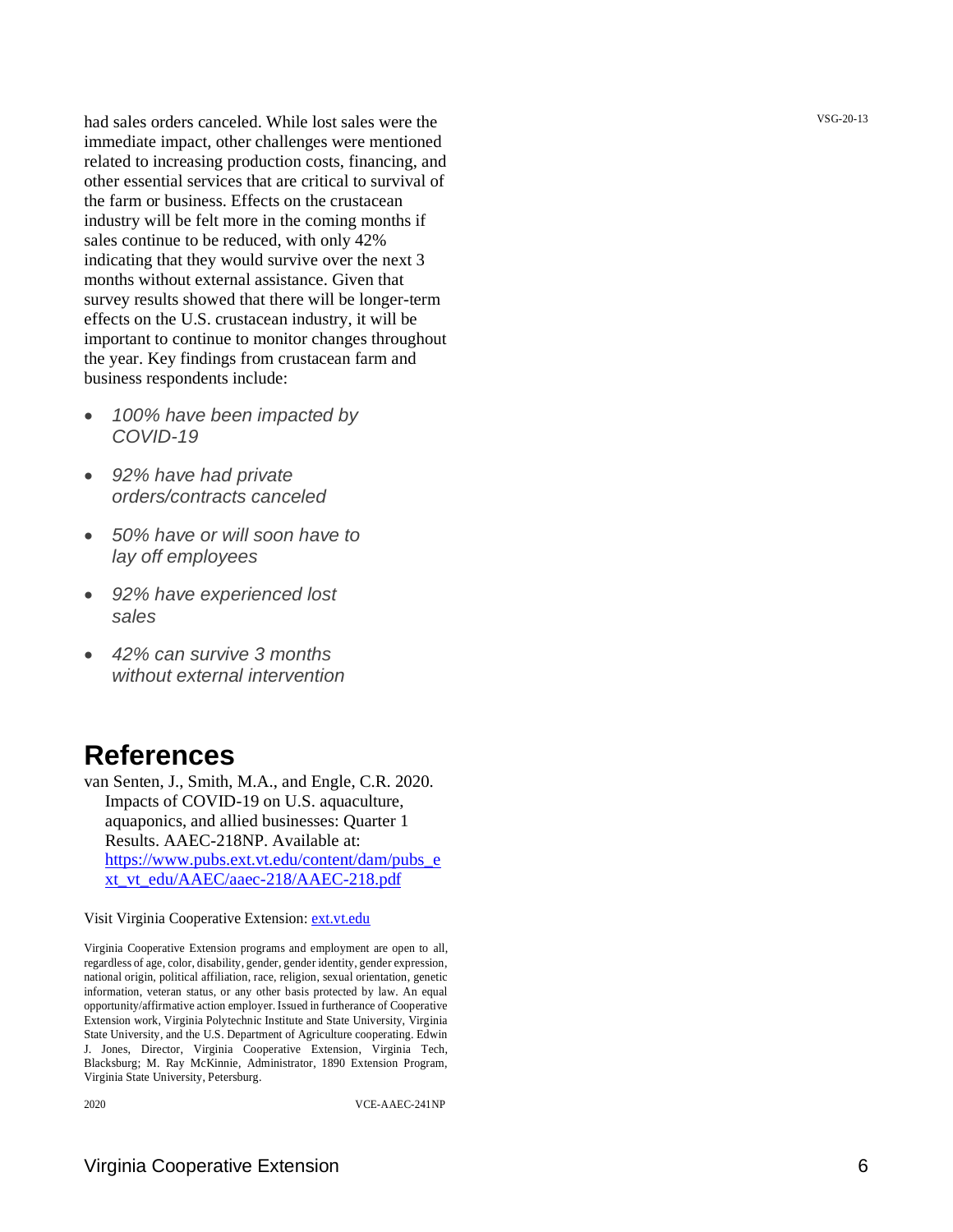# **Appendix**

## **Summary of COVID-19 impacts on U.S. crustacean farms**

## **Quarter 1 Results**

*Carole R. Engle, Engle-Stone Aquatic\$, LLC, Virginia Tech Jonathan van Senten, Virginia Tech Matthew A. Smith, The Ohio State University Charles Clark, Virginia Tech Shannon Fluharty, Virginia Tech Michael H. Schwarz, Virginia Seafood AREC*





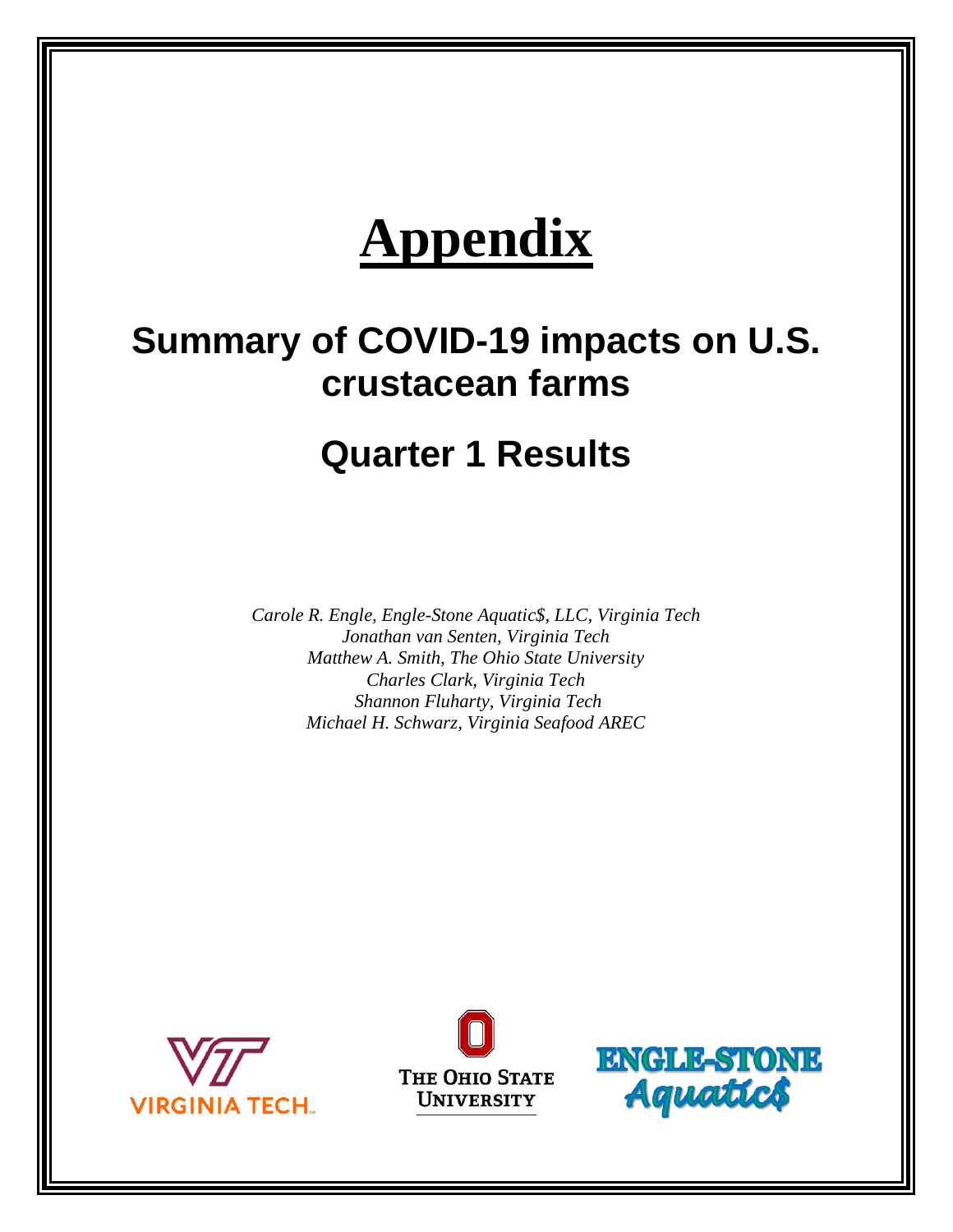#### **Contents**

| Q1. Has your farm or business been impacted by the coronavirus disease (COVID-19)?5                                                                                                                                    |
|------------------------------------------------------------------------------------------------------------------------------------------------------------------------------------------------------------------------|
| Q1.1. Does your farm or business expect to be affected by the coronavirus disease (COVID-19) in 2020?5                                                                                                                 |
| Q2. Has your farm or business had government (state or federal) contracts canceled for 2020 because of                                                                                                                 |
| Q3. Has your farm or business had private contracts / orders canceled for 2020 because of the coronavirus                                                                                                              |
| Q4. Has your farm or business had to lay off any employees due to the coronavirus disease (COVID-19)?                                                                                                                  |
| Q4.1. Are any of the employees that your farm or business had to, or will have to, lay off due to the<br>coronavirus disease (COVID-19) designated as "Short-Time" or "Shared-Work" employees?7                        |
| Q4.2. How many employees has your farm or business had to lay off in response to the coronavirus                                                                                                                       |
| Q4.3. How many weeks before your farm or business will have to make a decision to lay off employees,                                                                                                                   |
| Q4.4. How many employees do you estimate your farm or business will have to lay off in response to the                                                                                                                 |
| Q5. Has your farm or business had any employees miss work due to the coronavirus disease (COVID-                                                                                                                       |
| Q5.1. In total, approximately how many days have any employees in your farm or business missed work                                                                                                                    |
|                                                                                                                                                                                                                        |
| Q6.1. Has your farm or business been able to secure H2A and H2B workers during the coronavirus                                                                                                                         |
| Q6.2. Is your farm or business currently at risk of losing H2A or H2B workers due to the coronavirus                                                                                                                   |
| Q7. Has your farm or business experienced any of the following as a result of the coronavirus disease                                                                                                                  |
| Q7.1. Has your farm or business experienced lost sales to international or export markets (outside of the                                                                                                              |
| Q7.2. If your farm or business has experienced lost sales as a result of the coronavirus disease (COVID-                                                                                                               |
| Q7.3. If your farm or business has experienced production challenges (not related to labor) as a result of<br>the coronavirus disease (COVID-19), can those challenges be specified? Please select all that apply.  15 |
| Q7.6. If your farm or business has experienced increased demand for products as a result of the<br>coronavirus disease (COVID-19), please estimate the value of those effects on sales?  16                            |
| Q8. Does your farm or business expect to experience any of the following as a result of the coronavirus                                                                                                                |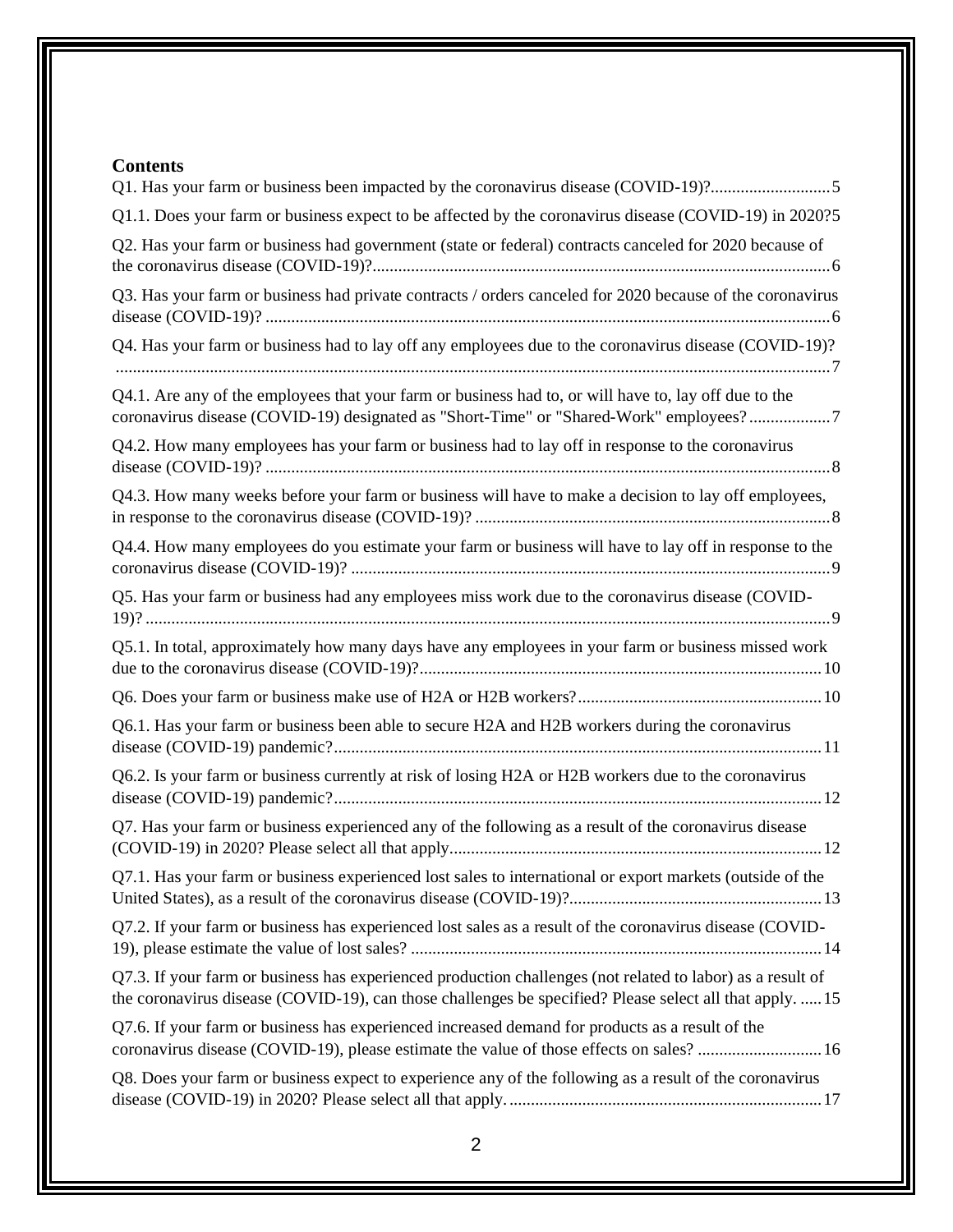| Q8.1. Does your farm or business expect to experience lost sales to international or export markets<br>(outside of the United States), as a result of the coronavirus disease (COVID-19)?  18                      |
|--------------------------------------------------------------------------------------------------------------------------------------------------------------------------------------------------------------------|
| Q8.2. Does your farm or business expect to experience lost sales as a result of the coronavirus disease                                                                                                            |
| Q8.3. Does your farm or business expect to experience production challenges (not related to labor) as a<br>result of the coronavirus disease (COVID-19), can those challenges be specified? Please select all that |
| Q8.6. Does your farm or business expect to experience increased demand for products as a result of the<br>coronavirus disease (COVID-19), please estimate the value of those effects on sales? 21                  |
| Q9. Without external intervention (for example, governmental assistance), will your farm or business                                                                                                               |
| Q10. Without external intervention (for example, governmental assistance), will your farm or business                                                                                                              |
| Q11. Without external intervention (for example, governmental assistance), will your farm or business                                                                                                              |
| Q12. How many months can your farm or business survive without sales, as a result of the coronavirus                                                                                                               |
| Q13. Will holding market ready product, as a result of the coronavirus disease (COVID-19), make it less                                                                                                            |
| Q13.1. Will holding market ready product, as a result of the coronavirus disease (COVID-19), result in:                                                                                                            |
| Q14. How many months can your farm or business hold market ready product, as a result of the<br>coronavirus disease (COVID-19), before it becomes an issue for new crops or planting?25                            |
| Q16. Are there specific steps or types of assistance that would increase the likelihood for your farm or                                                                                                           |
| Q17. Would assistance with any of the following be helpful to your farm or business right now? Please                                                                                                              |
| Q18. Are there any existing programs that your aquaculture, aquaponics, or allied business does not<br>currently qualify for, that would increase the likelihood of survival of your farm or business?26           |
|                                                                                                                                                                                                                    |
| Q19.1. Please indicate which is the major species of foodfish raised by your farm or business: 28                                                                                                                  |
| Q20. How does your farm or business primarily market or sell aquaculture / aquaponics products? 29                                                                                                                 |
| Q21. Please indicate the scale of your farm or business by annual sales volume before the effects of                                                                                                               |
| Q22. In which USDA defined Aquaculture Region is your farm or business located? 31                                                                                                                                 |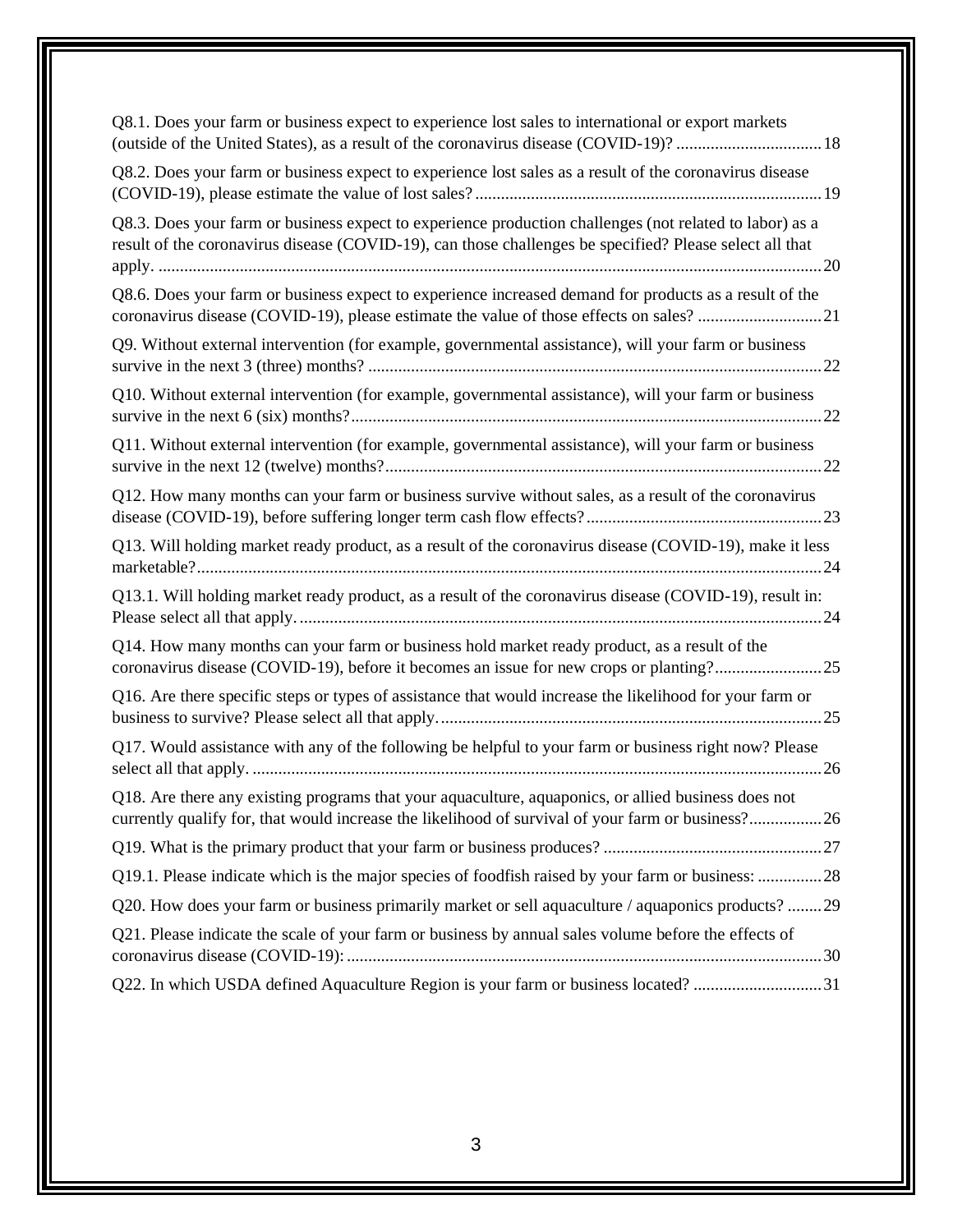## **Overview**

On March 23rd, 2020 Virginia Tech Seafood AREC and The Ohio State University Extension initiated an online survey of the U.S. aquaculture, aquaponics, and allied businesses. This survey was designed to capture and quantify the effects of the coronavirus disease (COVID-19) on the aquaculture, aquaponics, and allied industries. The survey closed April  $10<sup>th</sup>$ , 2020 at 11:59 pm. The survey will be distributed at the conclusion of every quarter for 2020, to attempt to capture the evolving impacts of COVID-19 over time.

Survey methods are detailed in the Virginia Cooperative Extension Fact Sheet VCE-AAEC-218, available at: [https://www.arec.vaes.vt.edu/arec/virginia-](https://www.arec.vaes.vt.edu/arec/virginia-seafood/research/Impacts_of_COVID19.html)

[seafood/research/Impacts\\_of\\_COVID19.html.](https://www.arec.vaes.vt.edu/arec/virginia-seafood/research/Impacts_of_COVID19.html)

This report is a supplemental report to the **Crustacean Report Summary, Quarter 1** that summarizes results of **crustacean farm** respondents.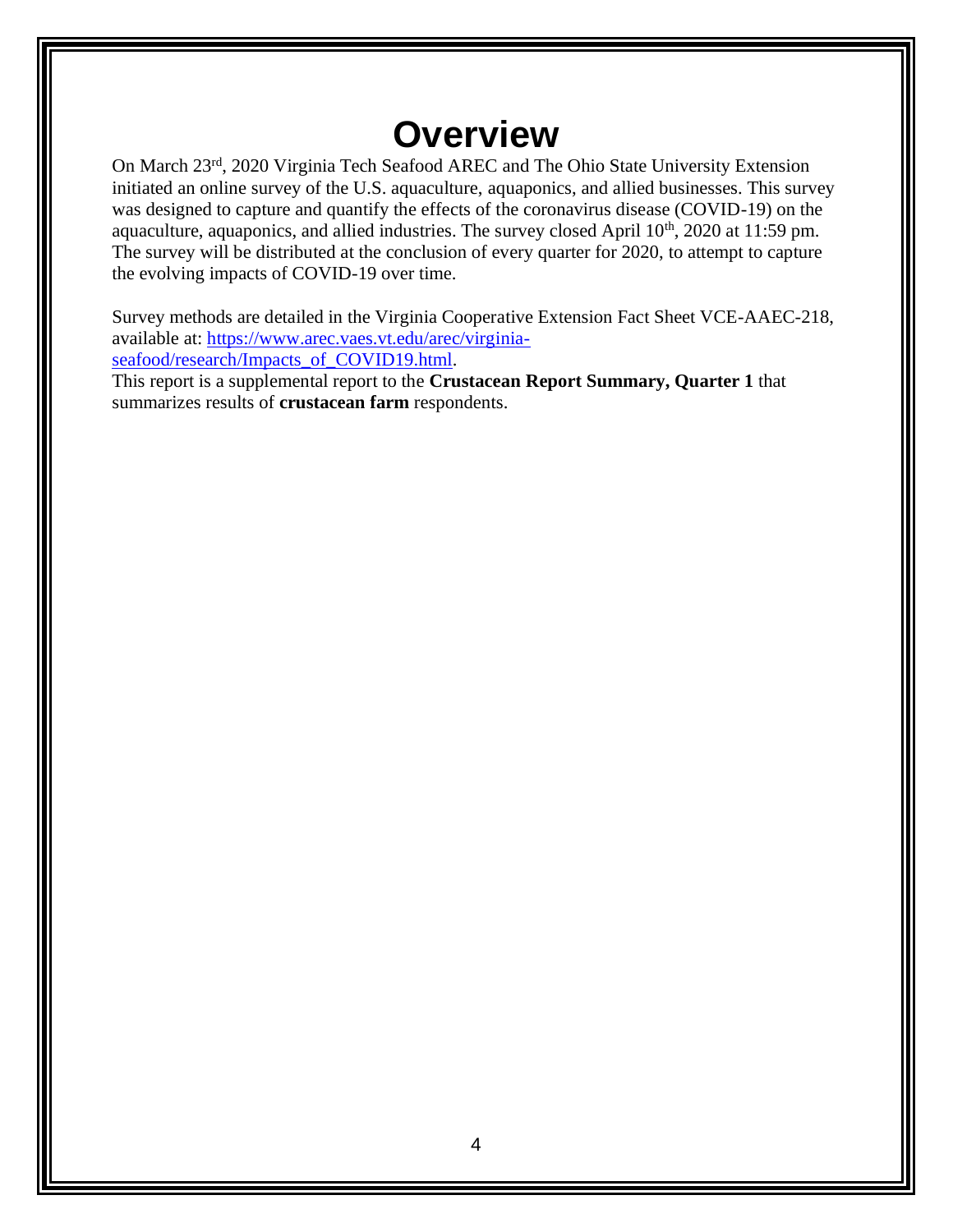## **Survey results for each question**

The number of respondents to each question presented in this summary is denoted as  $(n =)$ .

#### <span id="page-10-0"></span>**Q1. Has your farm or business been impacted by the coronavirus disease (COVID-19)?**

 $(n = 12)$ 

- No response : 0%
- Yes : 100%
- No : 0%
- Uncertain / Not Sure : 0%



#### <span id="page-10-1"></span>**Q1.1. Does your farm or business expect to be affected by the coronavirus disease (COVID-19) in 2020?**

**(n = 0)**

- No response : NA
- Definitely yes : NA
- Probably yes : NA
- Probably not : NA
- Definitely not : NA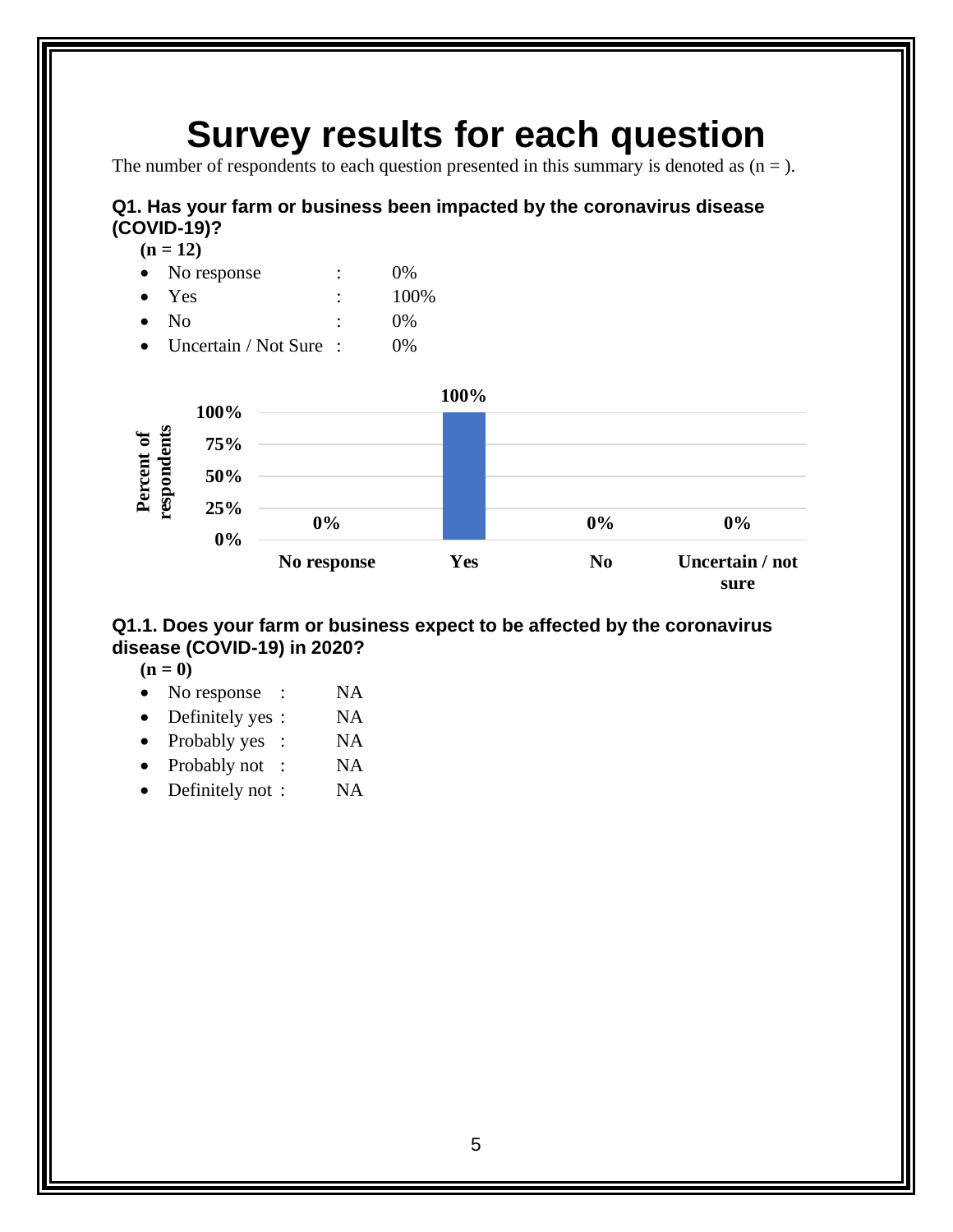<span id="page-11-0"></span>

 $(n = 12)$ 



#### <span id="page-11-1"></span>**Q3. Has your farm or business had private contracts / orders canceled for 2020 because of the coronavirus disease (COVID-19)?**

 $(n = 12)$ 

- No response : 0%
- Yes : 92%
- No : 8%

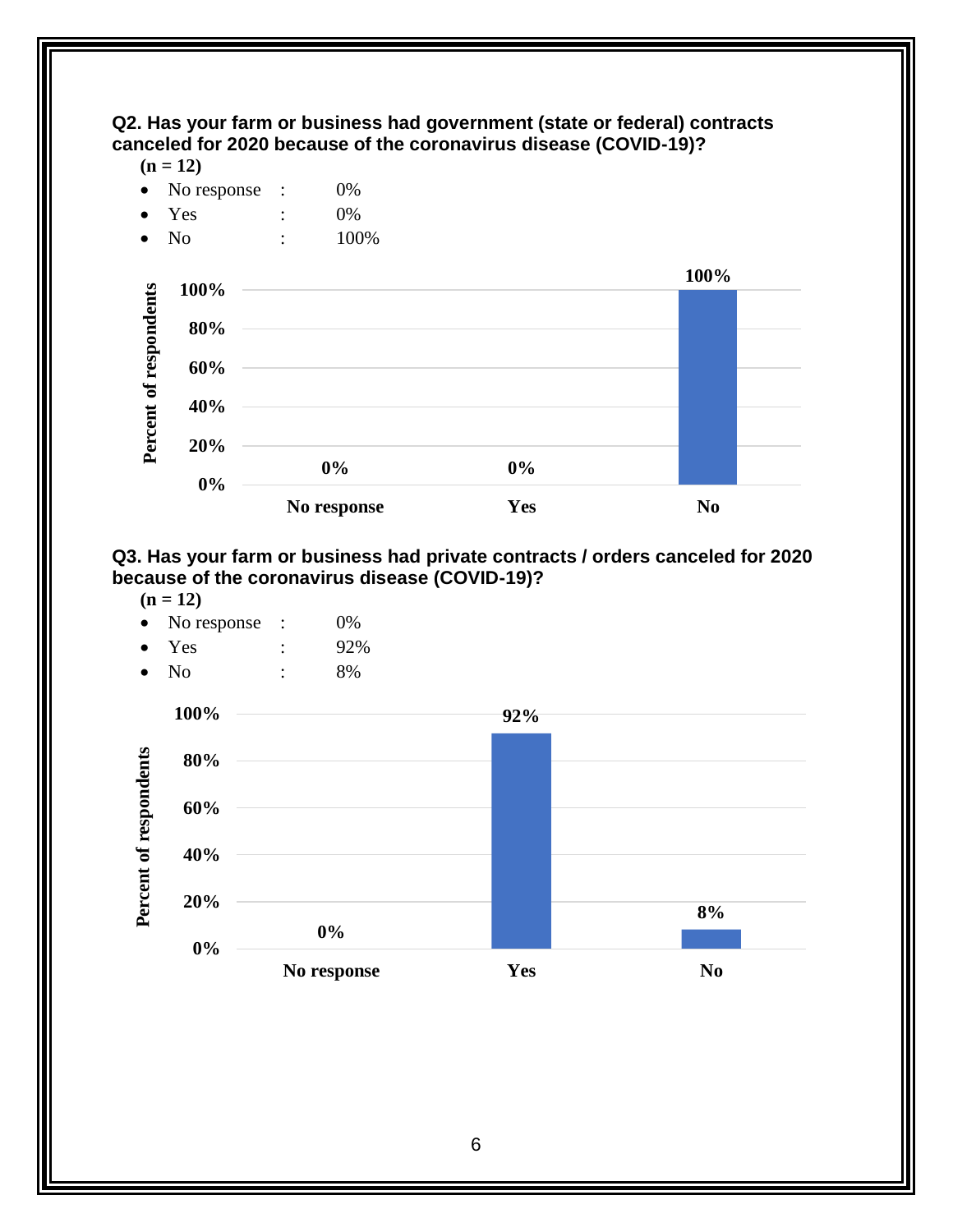<span id="page-12-0"></span>

<span id="page-12-1"></span>**Q4.1. Are any of the employees that your farm or business had to, or will have to, lay off due to the coronavirus disease (COVID-19) designated as "Short-Time" or "Shared-Work" employees?** 

**No response Yes No Will have to soon**

- $(n = 6)$
- No response : 33%
- $Yes$  :  $0\%$
- $\text{No}$  : 67%
- Don't know : 0%

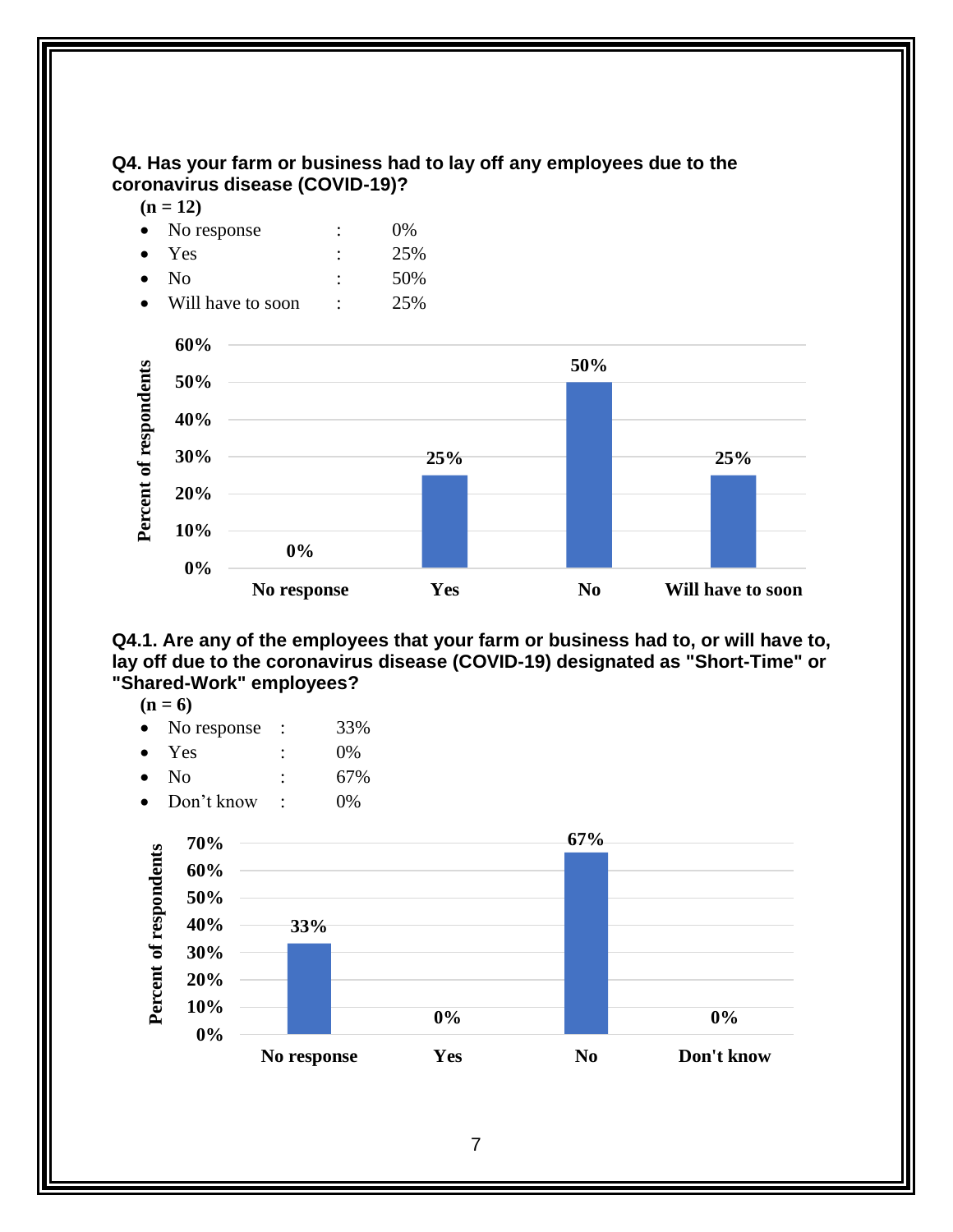#### <span id="page-13-0"></span>**Q4.2. How many employees has your farm or business had to lay off in response to the coronavirus disease (COVID-19)?**

|  | I |
|--|---|

| No response       | $0\%$ |
|-------------------|-------|
| $1 - 3$ employees | 67%   |

- $4 6$  employees : 0%
- $7 10$  employees : 0%
- $11 15$  employees : 33%
- $\bullet$  16 20 employees : 0%
- More than 20 employees : 0%



#### <span id="page-13-1"></span>**Q4.3. How many weeks before your farm or business will have to make a decision to lay off employees, in response to the coronavirus disease (COVID-19)?**

 $(n = 3)$ 

| $\bullet$ | No response                 |                      | $0\%$ |
|-----------|-----------------------------|----------------------|-------|
|           | Less than 1 week            | $\ddot{\phantom{a}}$ | $0\%$ |
|           | $\bullet$ 1 – 3 weeks       | $\ddot{\cdot}$       | 67%   |
|           | $4-6$ weeks                 | $\ddot{\cdot}$       | 33%   |
| $\bullet$ | $7-10$ weeks                | $\ddot{\cdot}$       | $0\%$ |
|           | $M_{\odot}$ than $10$ wooks |                      | ∩∩⁄   |

More than 10 weeks :  $0\%$ 

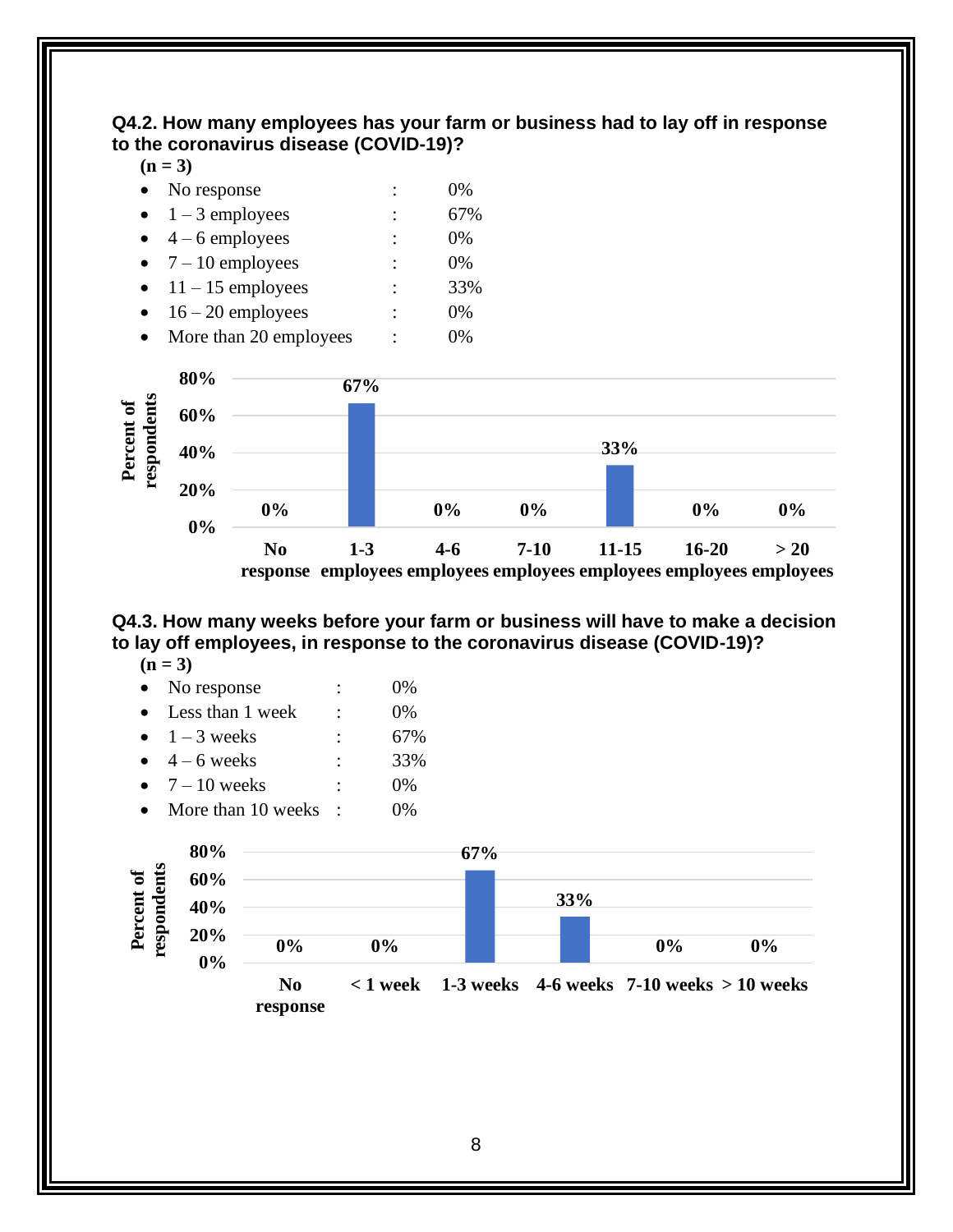#### <span id="page-14-0"></span>**Q4.4. How many employees do you estimate your farm or business will have to lay off in response to the coronavirus disease (COVID-19)?**

- No response  $\qquad \qquad : \qquad 0\%$  $1 - 3$  employees : 0%
- $\bullet$  4 6 employees : 33%
- $7 10$  employees : 33%
- $11 15$  employees : 0%
- $\bullet$  16 20 employees : 0%
- More than 20 employees : 33%



#### <span id="page-14-1"></span>**Q5. Has your farm or business had any employees miss work due to the coronavirus disease (COVID-30)?**

 $(n = 12)$ 

- No response : 0%
- Yes : 42%
- No : 58%

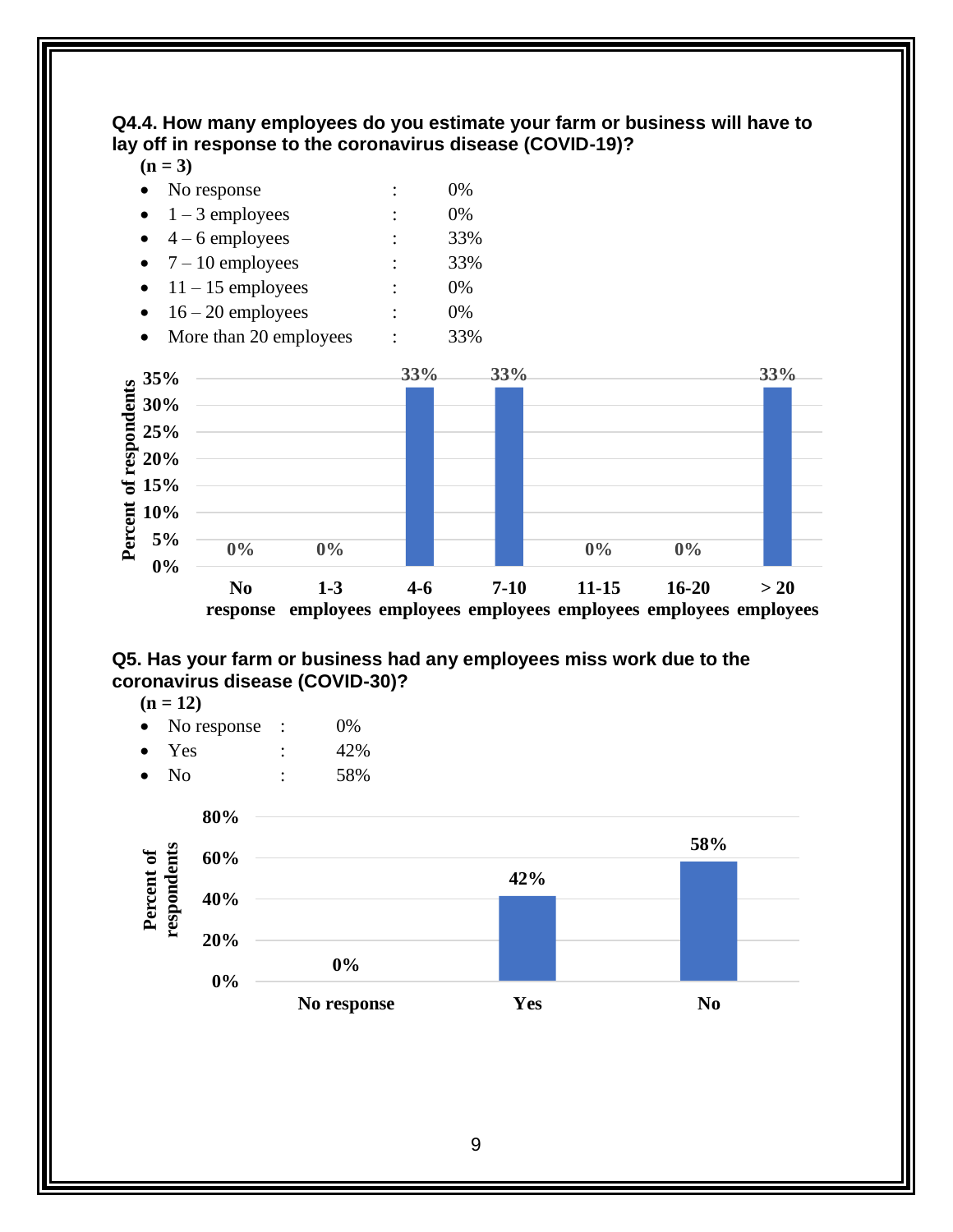#### <span id="page-15-0"></span>**Q5.1. In total, approximately how many days have any employees in your farm or business missed work due to the coronavirus disease (COVID-19)?**

 $(n = 5)$ 

| No response           |   | 0%  |
|-----------------------|---|-----|
| Less than a day       |   | 0%  |
| $1 - 3$ days          |   | 0%  |
| $4 - 6$ days          |   | 20% |
| $\bullet$ 7 – 10 days | ٠ | 20% |
| $11 - 14$ days        |   | 0%  |
| More than 14 days     |   |     |



#### <span id="page-15-1"></span>**Q6. Does your farm or business make use of H2A or H2B workers?**

 $(n = 12)$ 

| No response |  | 0% |
|-------------|--|----|
|-------------|--|----|

- Yes : 8%
- No : 92%

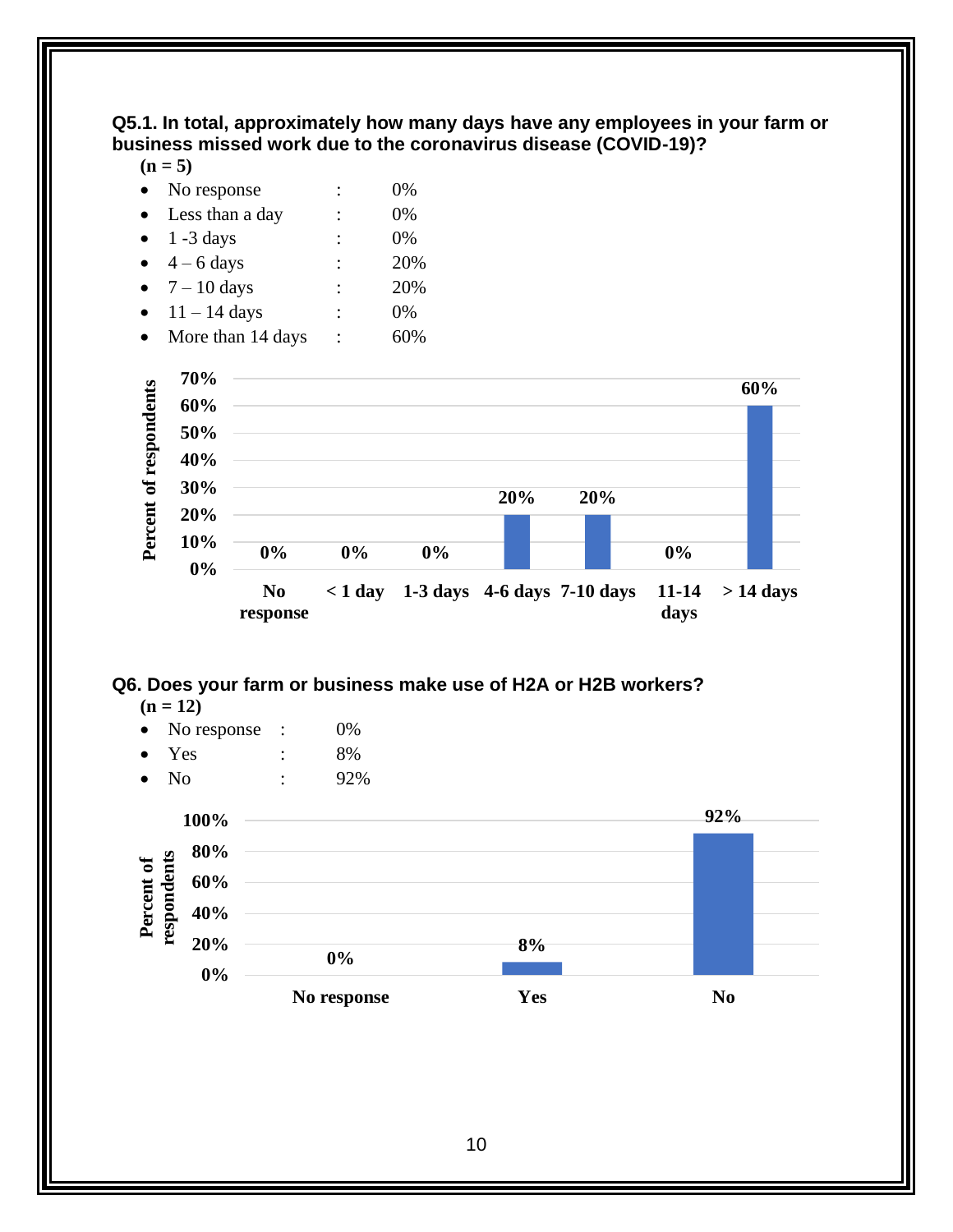#### <span id="page-16-0"></span>**Q6.1. Has your farm or business been able to secure H2A and H2B workers during the coronavirus disease (COVID-19) pandemic?**

 $(n = 1)$ 

|           | $\bullet$ No response | :              | $0\%$ |
|-----------|-----------------------|----------------|-------|
| $\bullet$ | Yes                   | $\ddot{\cdot}$ | $0\%$ |
| $\bullet$ | N <sub>0</sub>        | $\ddot{\cdot}$ | $0\%$ |
| $\bullet$ | Don't know yet        | ٠              | $0\%$ |
| $\bullet$ | Have not tried        | $\ddot{\cdot}$ | 100\% |

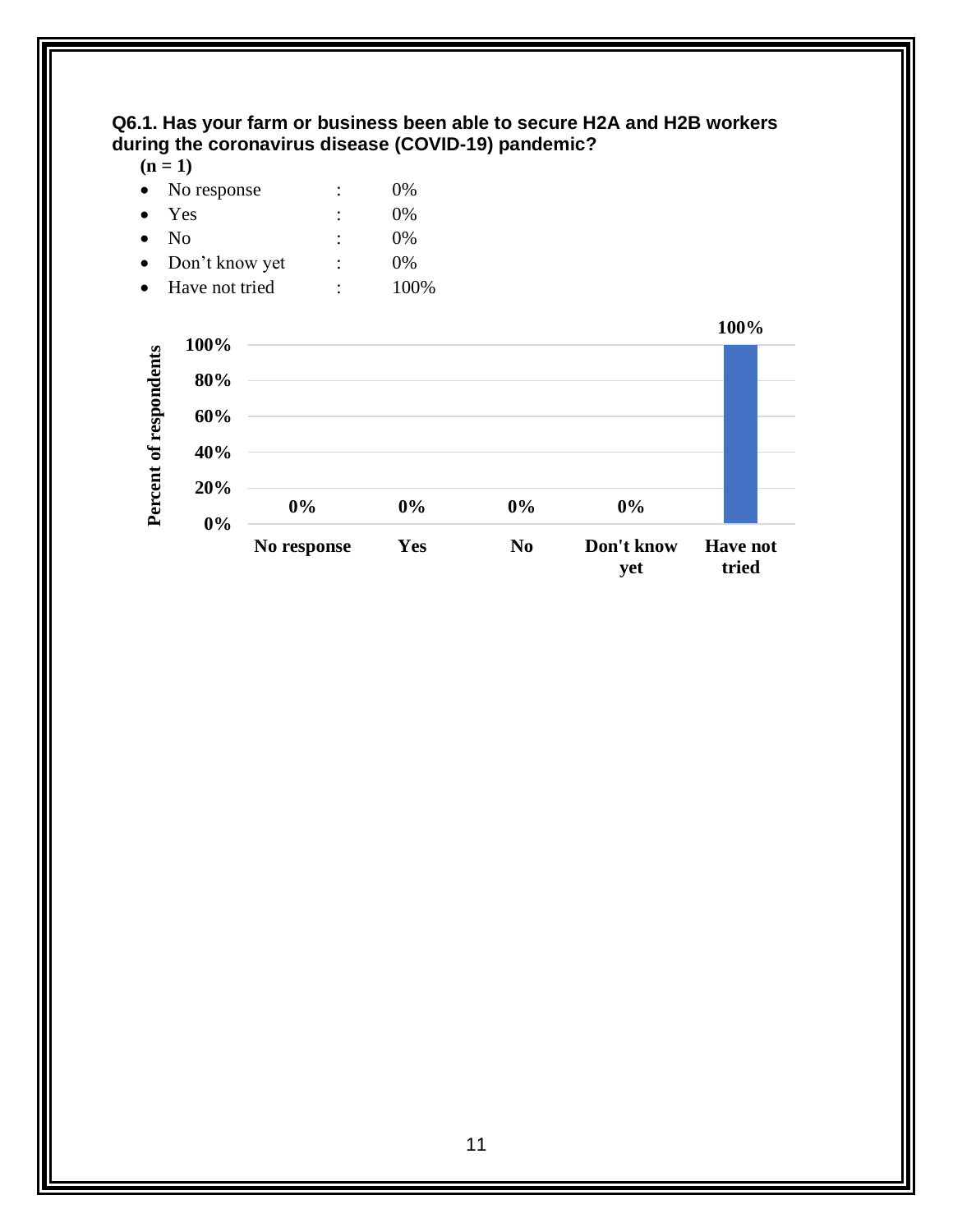<span id="page-17-0"></span>

<span id="page-17-1"></span>**Q7. Has your farm or business experienced any of the following as a result of the coronavirus disease (COVID-19) in 2020? Please select all that apply.**  $(n - 12)$ 

**No response Yes No Don't know yet**

| $(II - II)$                                    |   |     |
|------------------------------------------------|---|-----|
| Lost sales                                     | ٠ | 92% |
| Production challenges (not related to labor) : |   | 33% |
| Increased cost of production                   |   | 17% |
| • Labor challenges                             |   | 17% |
| Increased demand for products                  |   | 17% |
| )ther                                          |   | 33% |



12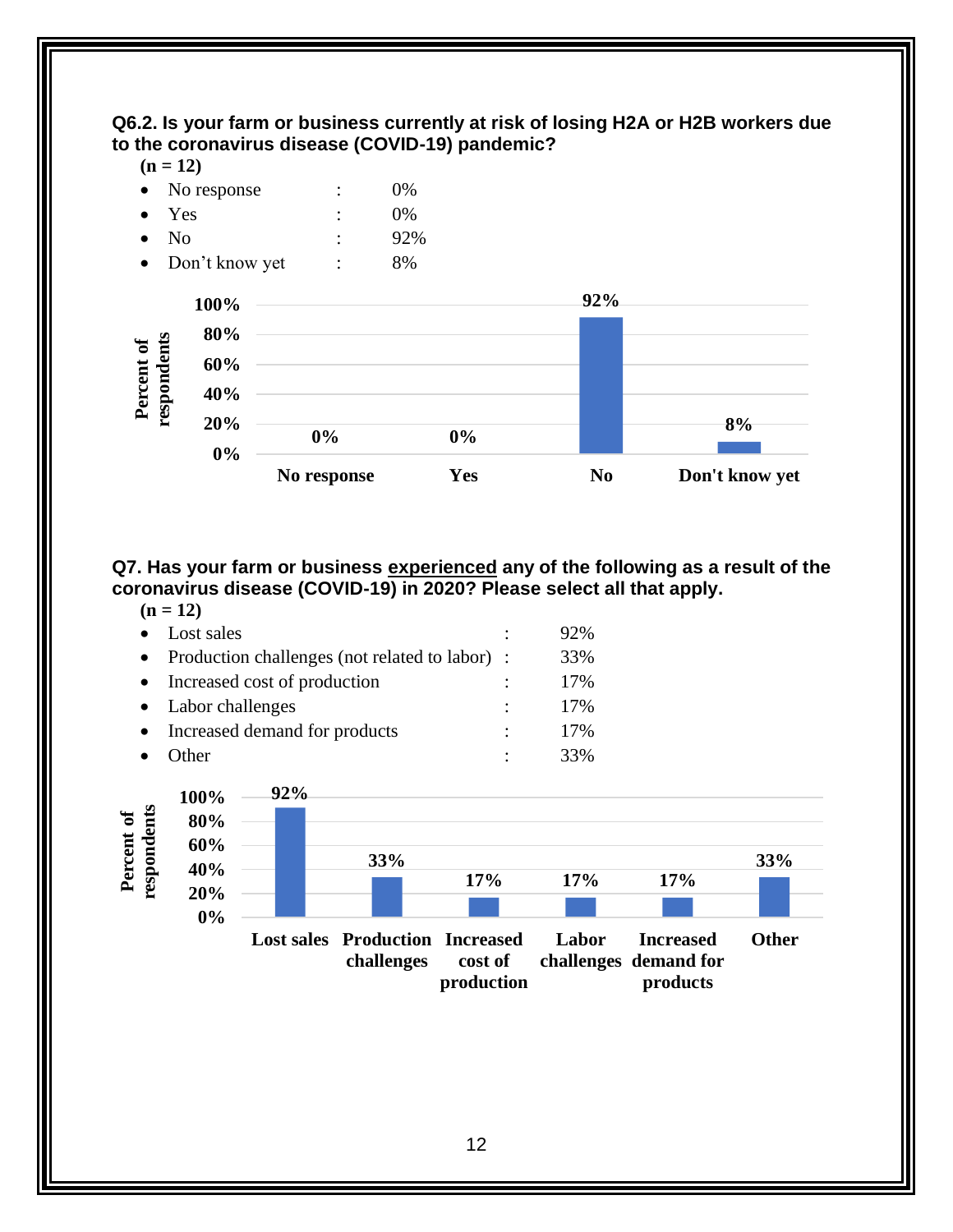#### <span id="page-18-0"></span>**Q7.1. Has your farm or business experienced lost sales to international or export markets (outside of the United States), as a result of the coronavirus disease (COVID-19)?**

 $(n = 11)$ 





**45%**

13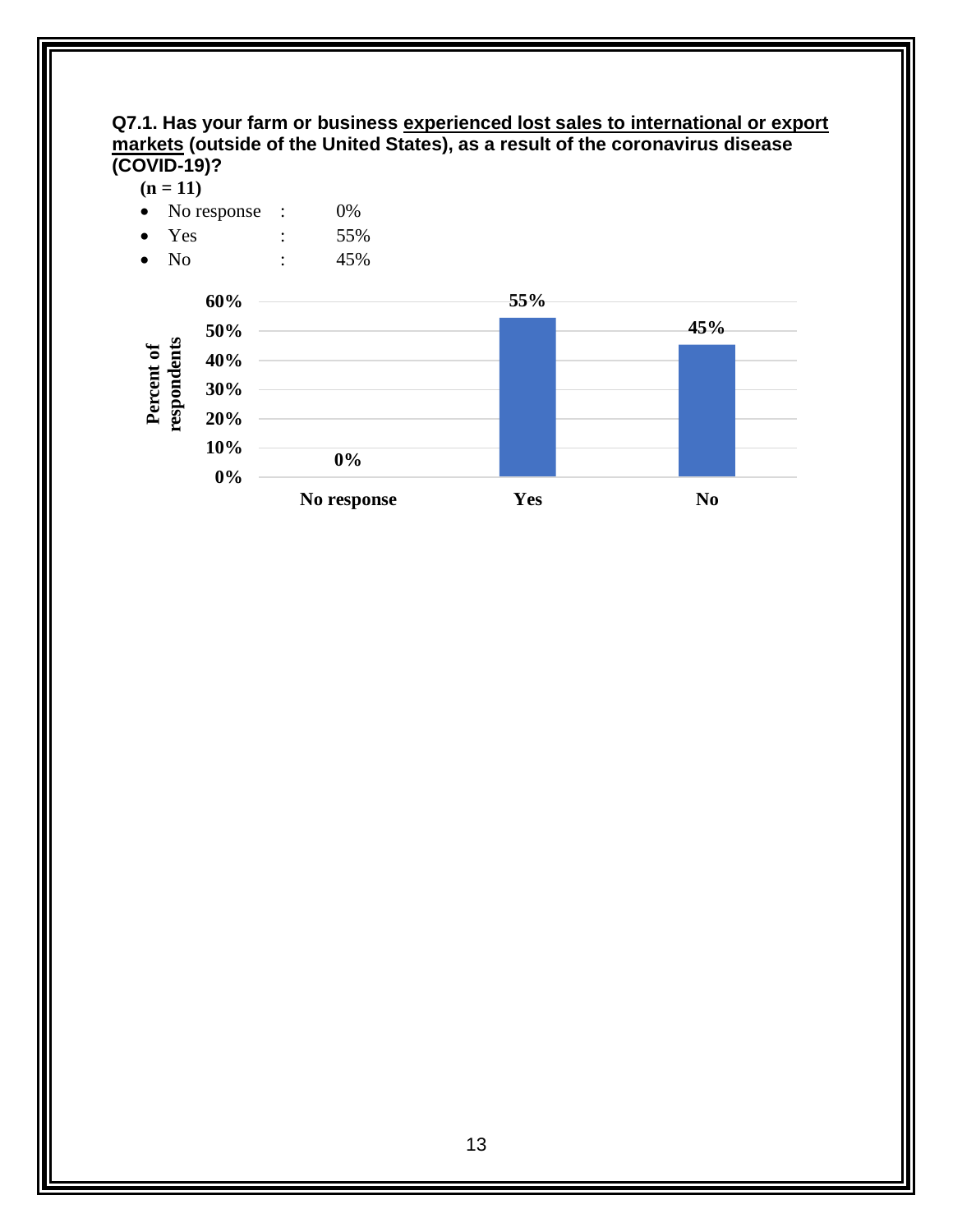#### <span id="page-19-0"></span>**Q7.2. If your farm or business has experienced lost sales as a result of the coronavirus disease (COVID-19), please estimate the value of lost sales?**

#### $(n = 11)$

- No response : 0%
- $$1 $1,000$  : 0%
- $$1,001 $5,000$  : 9%
- $$5,001 $10,000$  : 0% •  $$10,001 - $25,000$  : 9%
- $$25,001 $50,000$  : 27%
- $$50,001 $100,000$  : 0%
- $$100,001 $250,000$  : 18%
- $$250,001 $500,000$  : 18%
- \$500,001 \$ 1million : 0%
- Greater than \$1 million : 9%
- Cannot estimate at this time : 9%

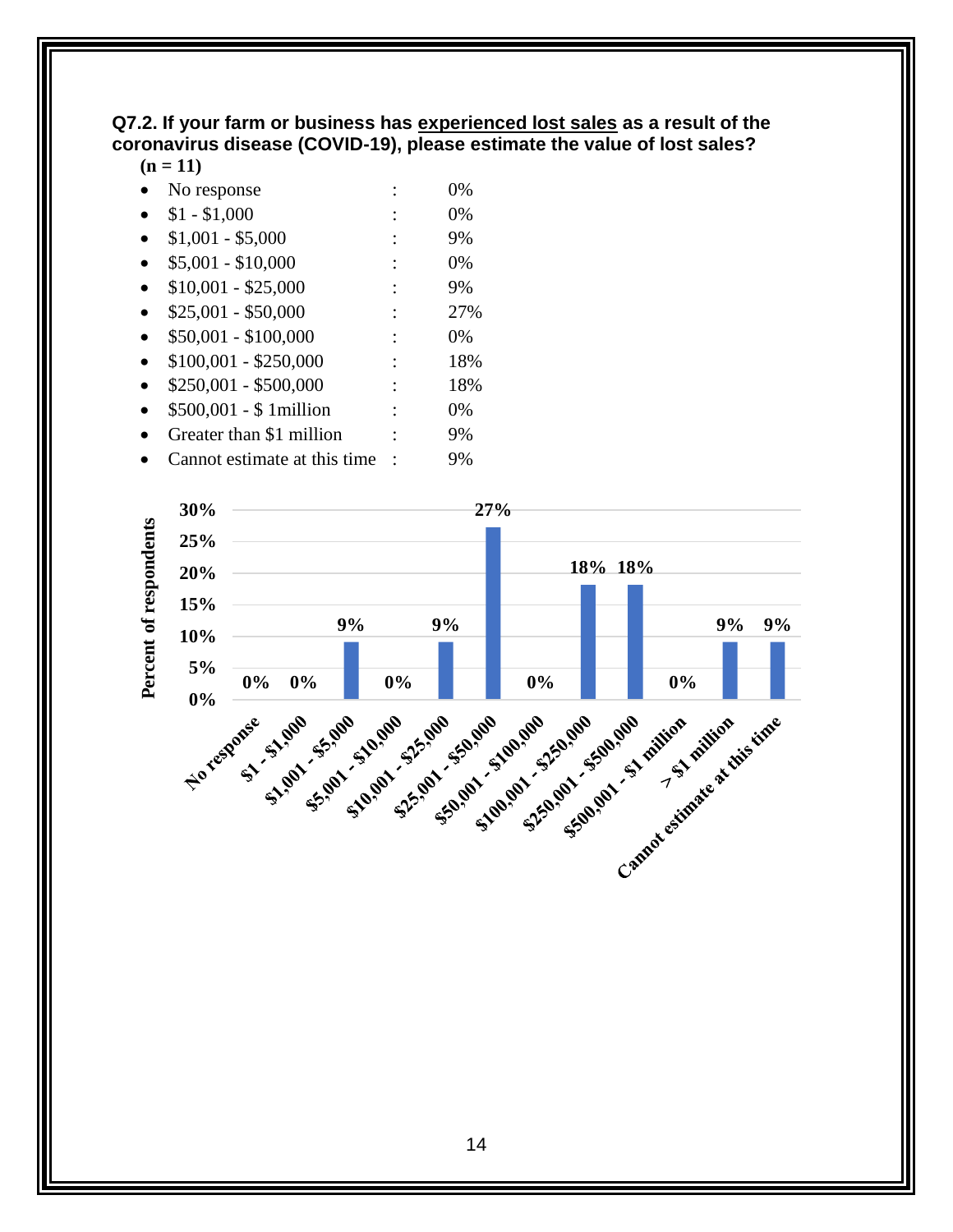#### <span id="page-20-0"></span>**Q7.3. If your farm or business has experienced production challenges (not related to labor) as a result of the coronavirus disease (COVID-19), can those challenges be specified? Please select all that apply.**

|                                                                            |                                                                            | 50%   |
|----------------------------------------------------------------------------|----------------------------------------------------------------------------|-------|
| • Challenges with repair, construction, consultant or engineering services |                                                                            | 25%   |
| • Challenges with financial services (operating loans, leases, etc.)       |                                                                            | 25%   |
| Other                                                                      |                                                                            | $0\%$ |
| • Cannot identify specific production challenges at this time              |                                                                            | 25%   |
|                                                                            | • Challenges with production inputs (feed, chemicals, therapeutants, etc.) |       |

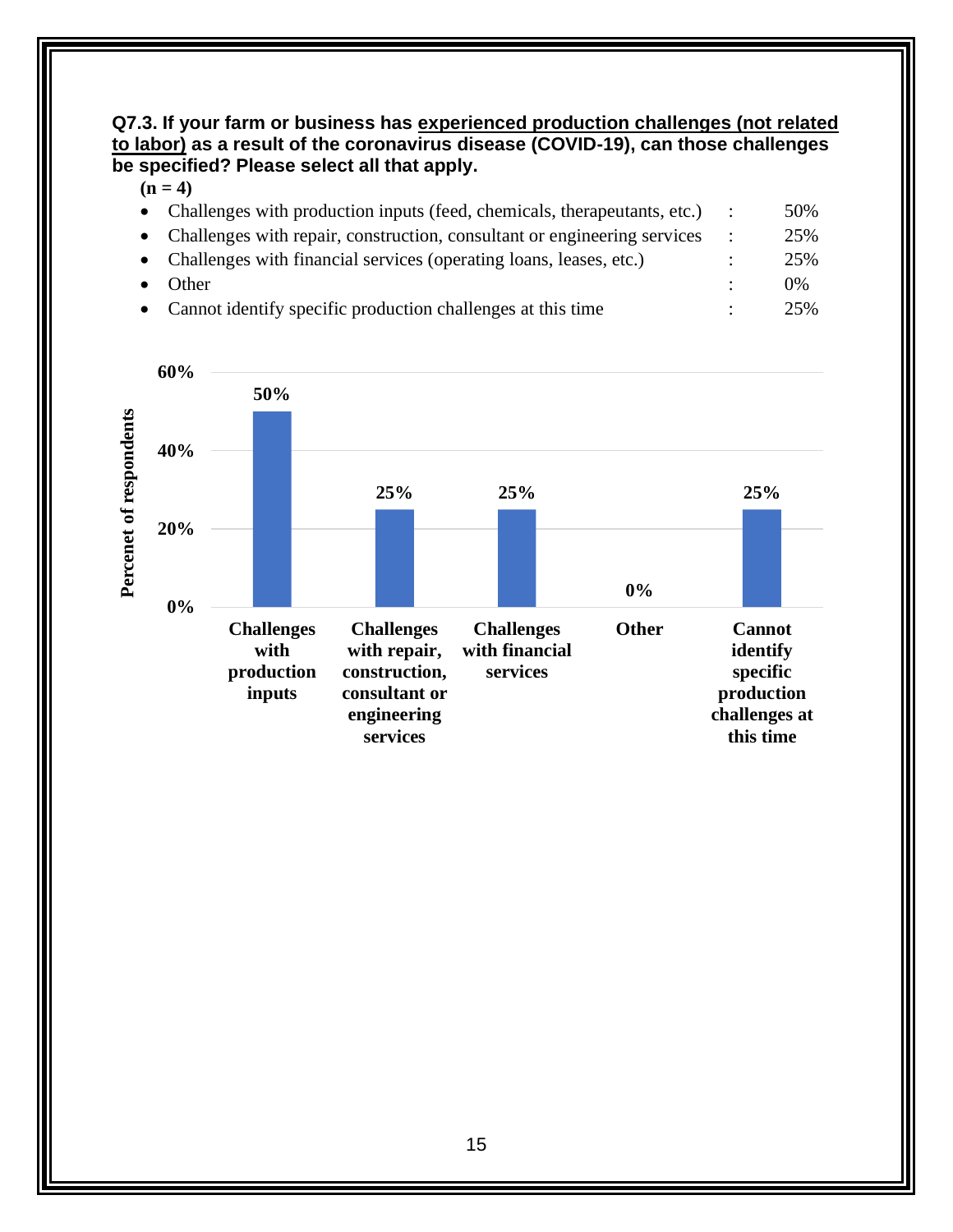#### <span id="page-21-0"></span>**Q7.6. If your farm or business has experienced increased demand for products as a result of the coronavirus disease (COVID-19), please estimate the value of those effects on sales?**

 $(n = 2)$ 

- No response : 0%
- $$1 $1,000$  : 0%
- $$1,001 $5,000$  : 0%
- $$5,001 $10,000$  : 50%
- $$10,001 $25,000$  : 0%
- $$25,001 $50,000$  : 0%
- $$50,001 $100,000$  : 0%
- $$100,001 $250,000$  : 0%
- $$250,001 $500,000$  : 0%
- \$500,001 \$ 1million : 0%
- Greater than \$1 million : 0%
- Cannot estimate at this time : 50%

<span id="page-21-1"></span>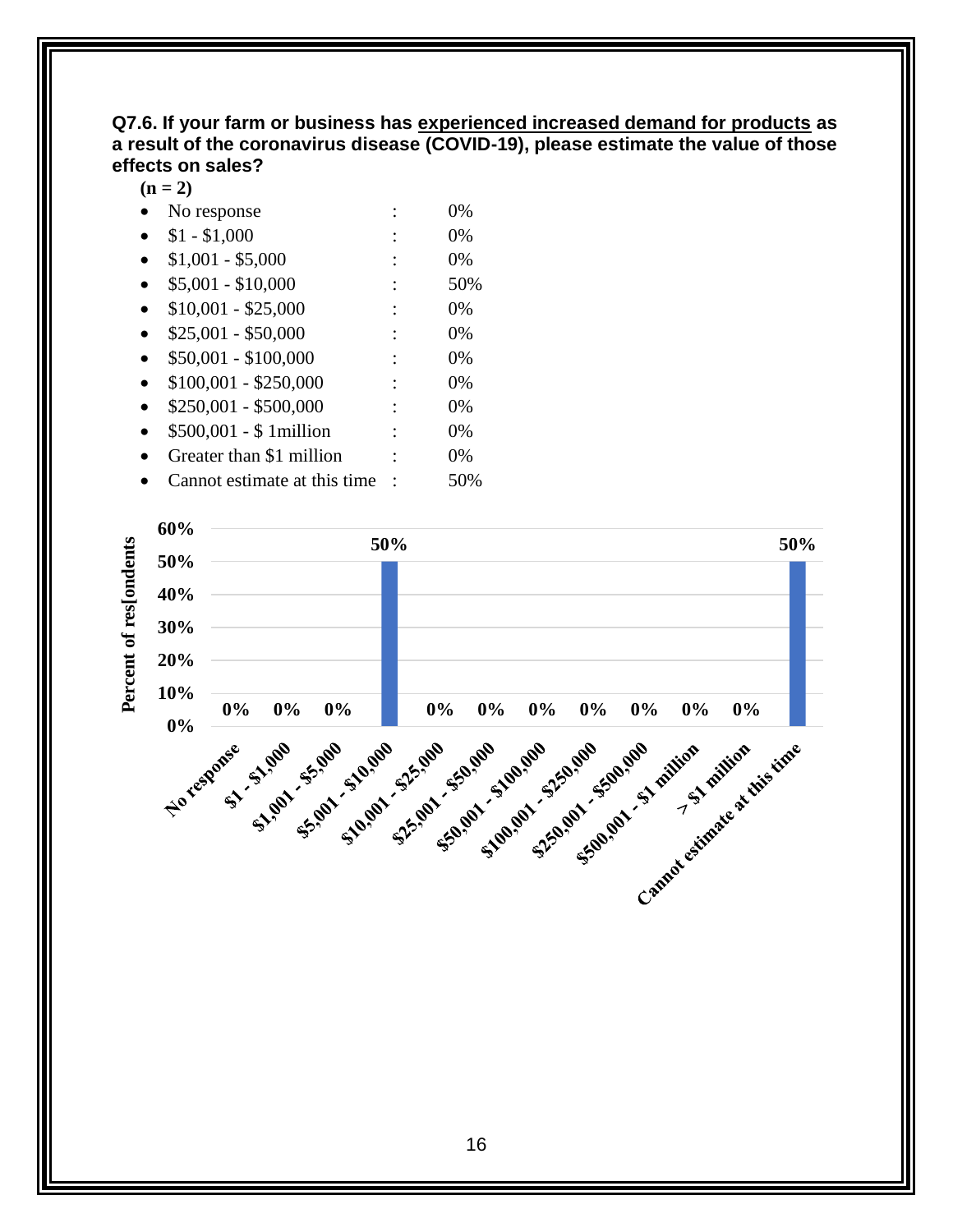**Q8. Does your farm or business expect to experience any of the following as a result of the coronavirus disease (COVID-19) in 2020? Please select all that apply. (n = 12)**

| $(11 - 14)$                                      |   |       |
|--------------------------------------------------|---|-------|
| Lost sales                                       | ٠ | 100\% |
| • Production challenges (not related to labor) : |   | 25%   |
| • Increased cost of production                   |   | 25%   |
| • Labor challenges                               |   | 42%   |
| Increased demand for products                    |   | 17%   |
| )ther                                            |   | 8%    |

<span id="page-22-0"></span>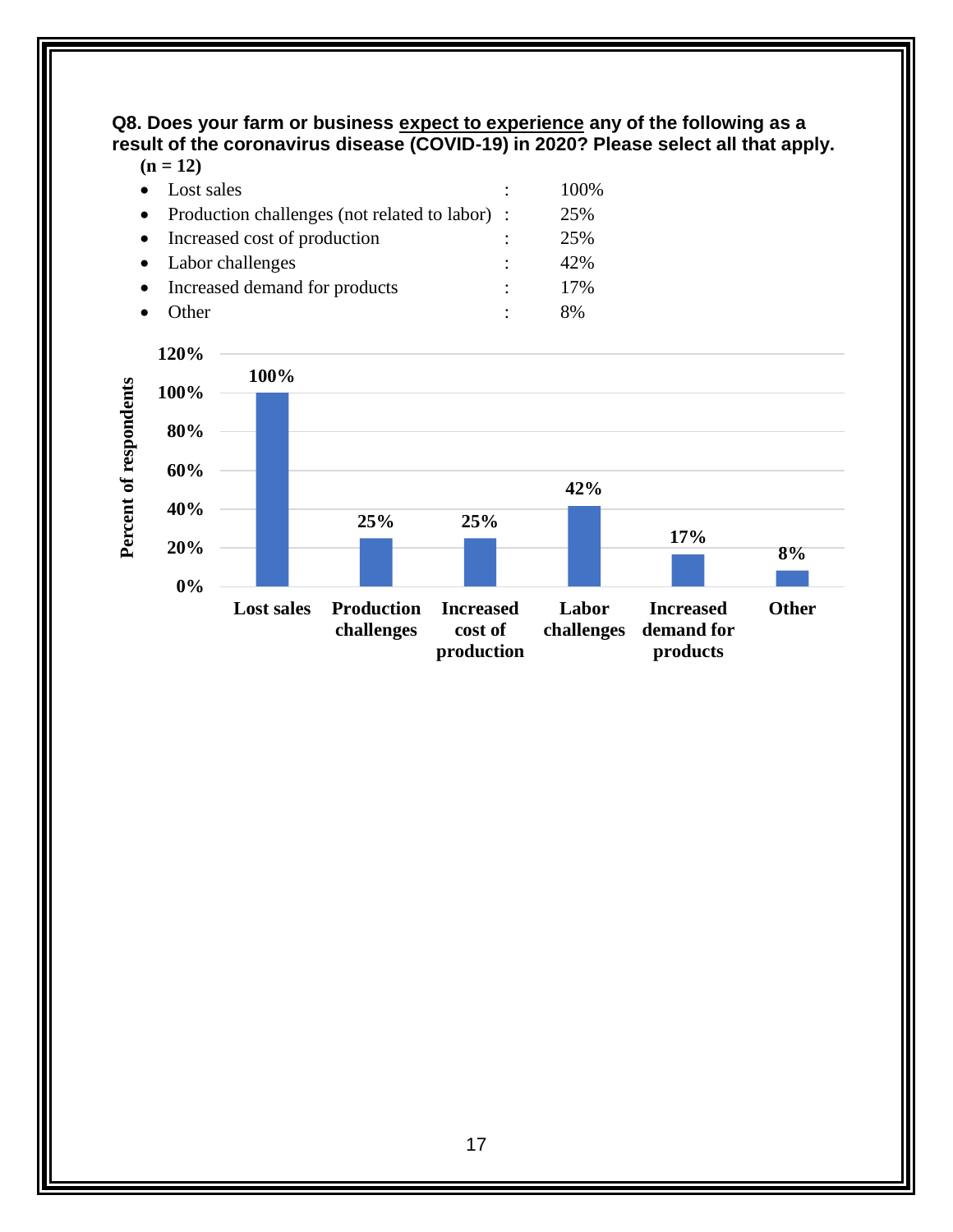#### **Q8.1. Does your farm or business expect to experience lost sales to international or export markets (outside of the United States), as a result of the coronavirus disease (COVID-19)?**

**No response Yes No**

**50% 50%**



**0% 10% 20%**

| $\bullet$                 | No response $\therefore$ | 0%  |     |
|---------------------------|--------------------------|-----|-----|
| Yes<br>$\bullet$          |                          | 50% |     |
| No<br>$\bullet$           |                          | 50% |     |
|                           | 60%                      |     | 50% |
| Percent of<br>respondents | 50%                      |     |     |
|                           | 40%                      |     |     |
|                           | 30%                      |     |     |
|                           | 20%                      |     |     |

**0%**

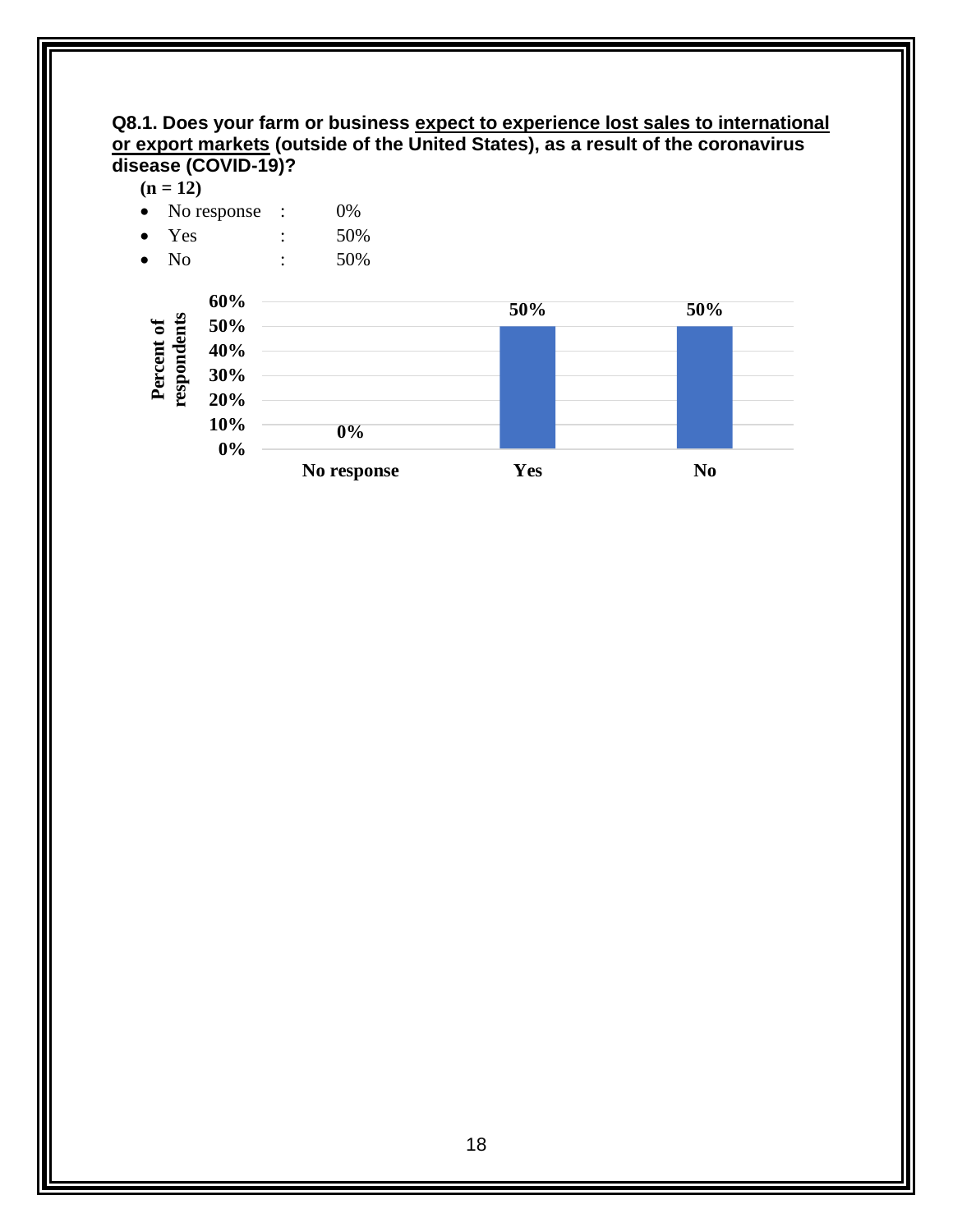#### <span id="page-24-0"></span>**Q8.2. Does your farm or business expect to experience lost sales as a result of the coronavirus disease (COVID-19), please estimate the value of lost sales?**

#### $(n - 12)$

| $(II = IZ)$                  |       |
|------------------------------|-------|
| No response                  | 0%    |
| $$1 - $1,000$                | 0%    |
| $$1,001 - $5,000$            | 8%    |
| $$5,001 - $10,000$           | 0%    |
| $$10,001 - $25,000$          | 8%    |
| $$25,001 - $50,000$          | 17%   |
| $$50,001 - $100,000$         | $0\%$ |
| $$100,001 - $250,000$        | 25%   |
| \$250,001 - \$500,000        | 0%    |
| $$500,001 - $1$ million      | 8%    |
| Greater than \$1 million     | 17%   |
| Cannot estimate at this time | 17%   |
|                              |       |

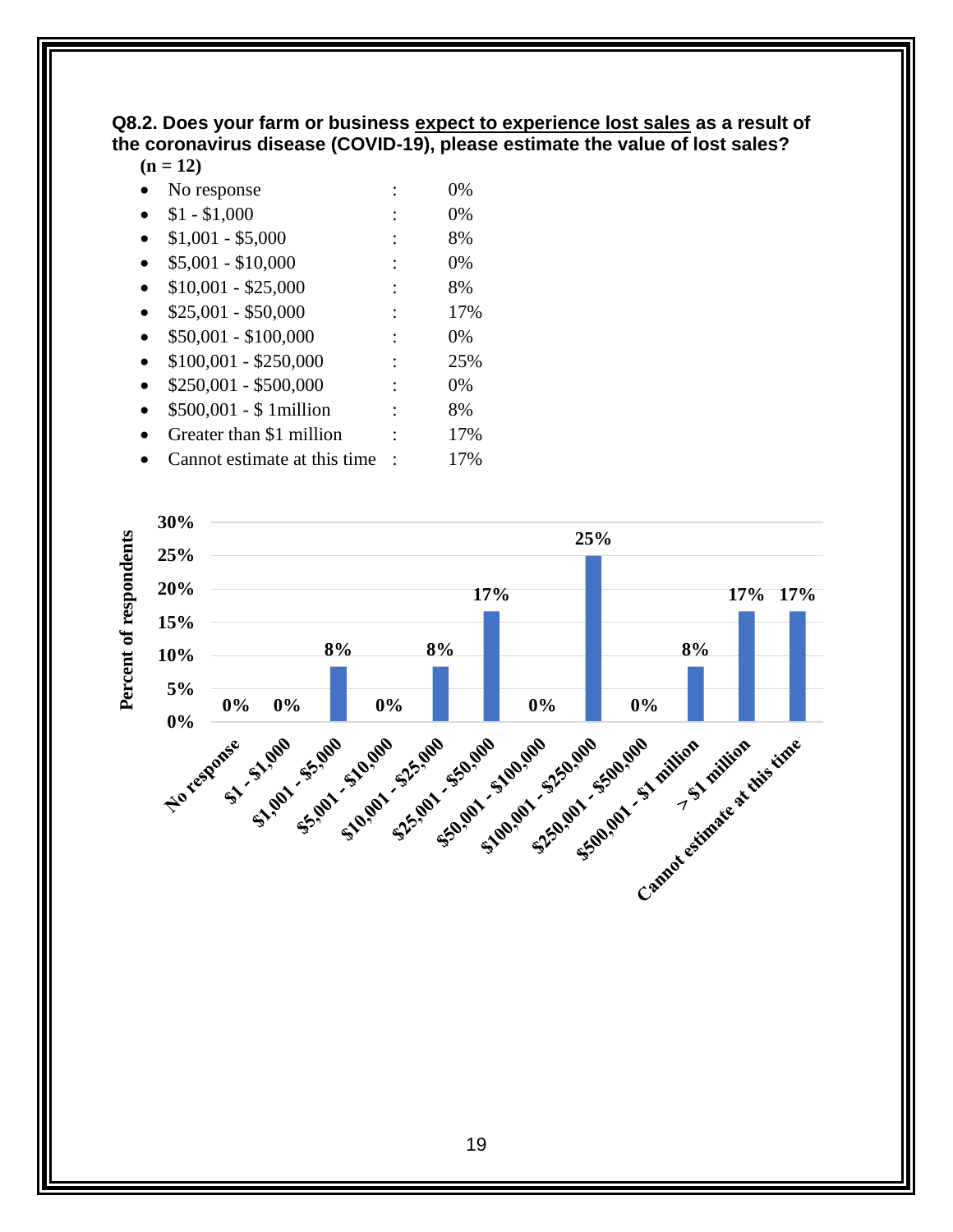#### <span id="page-25-0"></span>**Q8.3. Does your farm or business expect to experience production challenges (not related to labor) as a result of the coronavirus disease (COVID-19), can those challenges be specified? Please select all that apply.**

| • Challenges with production inputs (feed, chemicals, therapeutants, etc.) | 33%   |
|----------------------------------------------------------------------------|-------|
| • Challenges with repair, construction, consultant or engineering services | 0%    |
| • Challenges with financial services (operating loans, leases, etc.)       | $0\%$ |
| Other                                                                      | $0\%$ |
| • Cannot identify specific production challenges at this time              | 0%    |

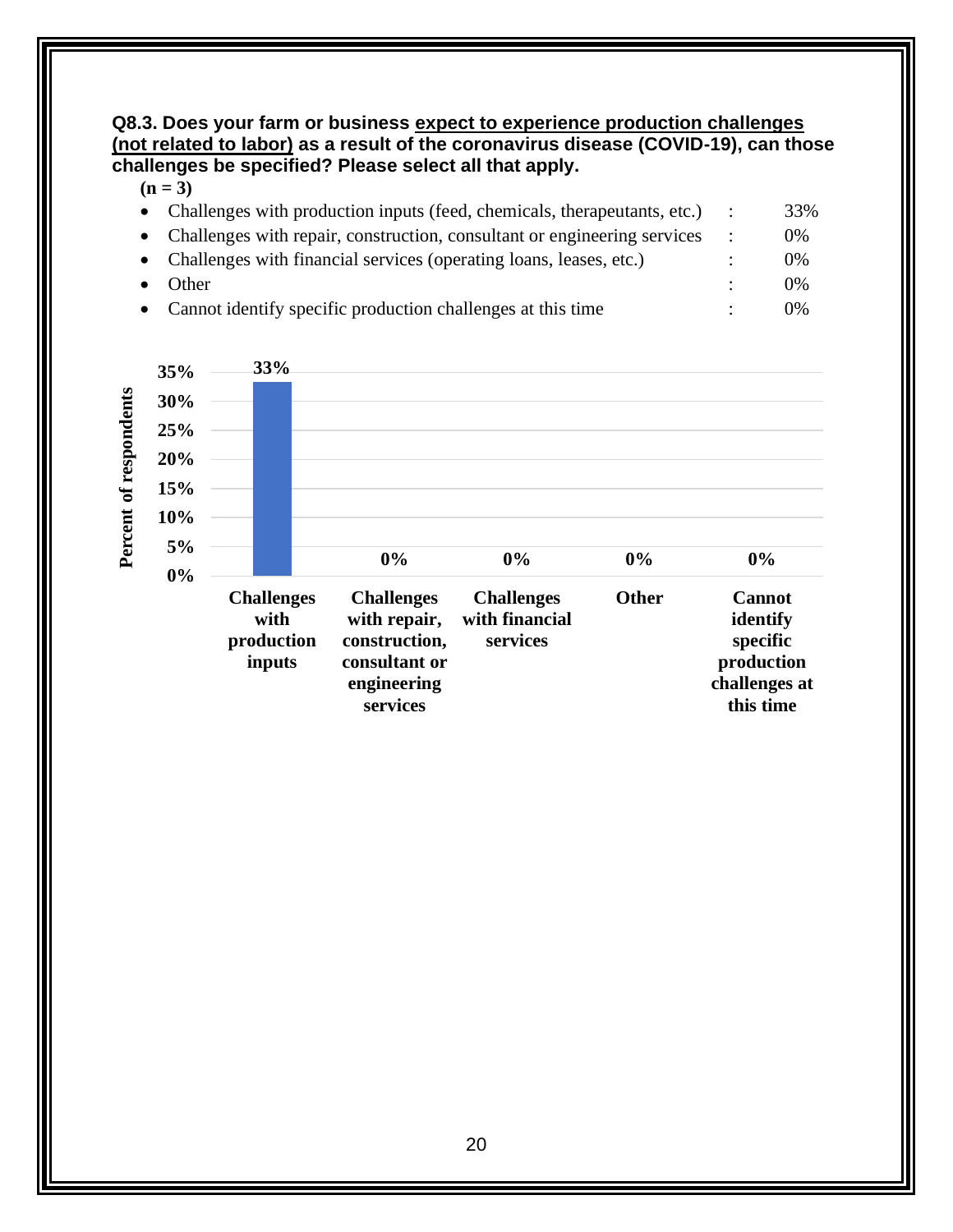#### <span id="page-26-0"></span>**Q8.6. Does your farm or business expect to experience increased demand for products as a result of the coronavirus disease (COVID-19), please estimate the value of those effects on sales?**

 $(n = 2)$ 

- No response : 0%
- $$1 $1,000$  : 0%
- $$1,001 $5,000$  : 0%
- $$5,001 $10,000$  : 50%
- $$10,001 $25,000$  : 0%
- $$25,001 $50,000$  : 0%
- $$50,001 $100,000$  : 0%
- $$100,001 $250,000$  : 0%
- $$250,001 $500,000$  : 0%
- \$500,001 \$ 1million : 0%
- Greater than \$1 million : 0%
- Cannot estimate at this time : 50%

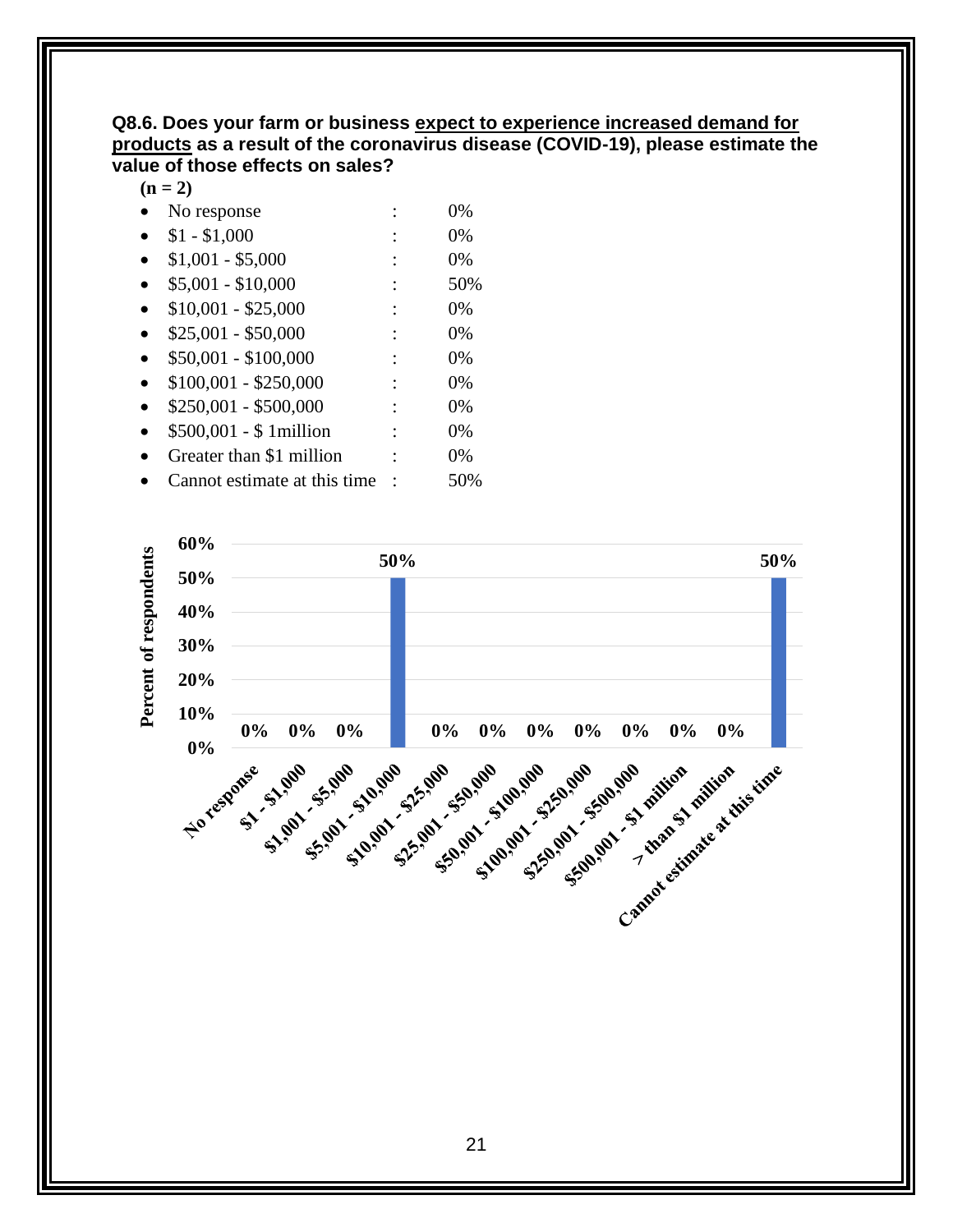<span id="page-27-0"></span>**Q9. Without external intervention (for example, governmental assistance), will your farm or business survive in the next 3 (three) months?**

 $(n = 12)$ 

- No response : 0%
- Yes : 42%
- Maybe : 42%
- No : 17%



#### <span id="page-27-1"></span>**Q10. Without external intervention (for example, governmental assistance), will your farm or business survive in the next 6 (six) months?**

- $(n = 12)$
- No response : 0%
- $Yes$  :  $8\%$
- Maybe : 67%



<span id="page-27-2"></span>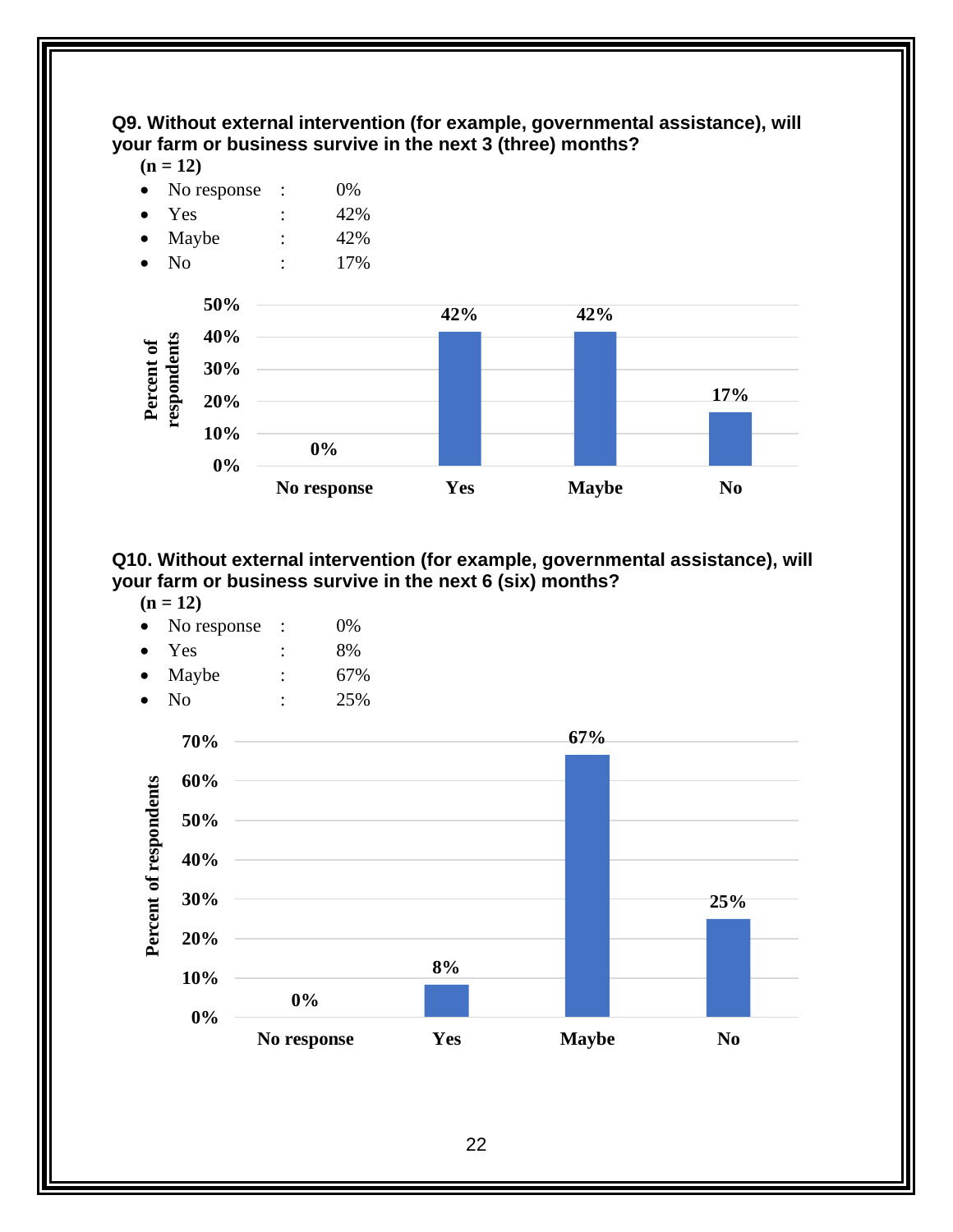#### **Q11. Without external intervention (for example, governmental assistance), will your farm or business survive in the next 12 (twelve) months?**

 $(n = 12)$ 



<span id="page-28-0"></span>**Q12. How many months can your farm or business survive without sales, as a result of the coronavirus disease (COVID-19), before suffering longer term cash flow effects?**

 $(n = 12)$ 

| No response          | $0\%$ |
|----------------------|-------|
| Less than 1 month    | 8%    |
| $1 - 3$ months       | 42%   |
| $4 - 6$ months       | 42%   |
| • $7-10$ months      | $0\%$ |
| More than 10 months: | 8%    |
| Do not know          |       |

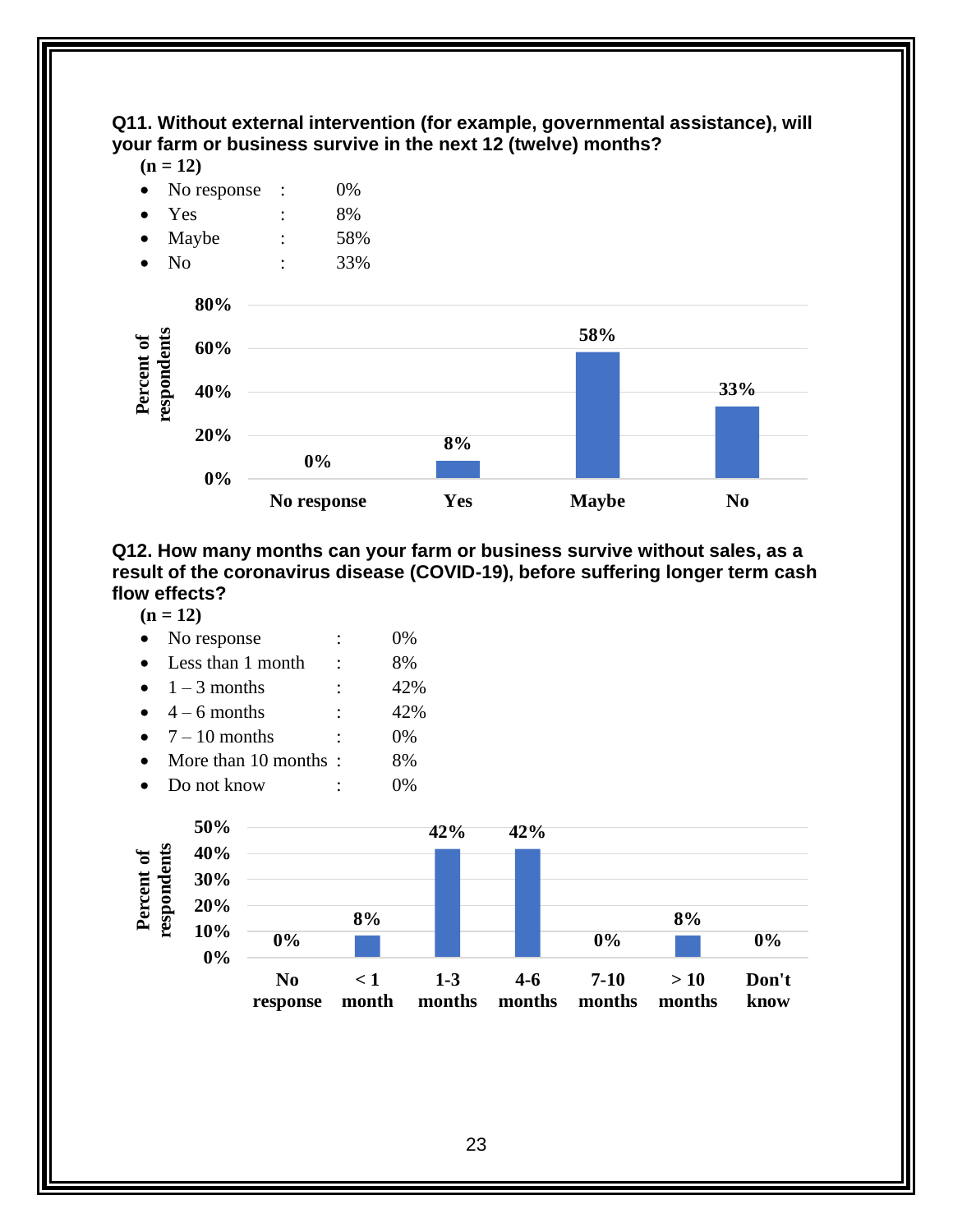<span id="page-29-0"></span>**Q13. Will holding market ready product, as a result of the coronavirus disease (COVID-19), make it less marketable?**

 $(n = 12)$ 



<span id="page-29-1"></span>**Q13.1. Will holding market ready product, as a result of the coronavirus disease (COVID-19), result in: Please select all that apply.**

 $(n = 8)$ 

|           | Reduced quantity sold | 63% |
|-----------|-----------------------|-----|
| $\bullet$ | Reduced price         | 50% |

Other : 50%

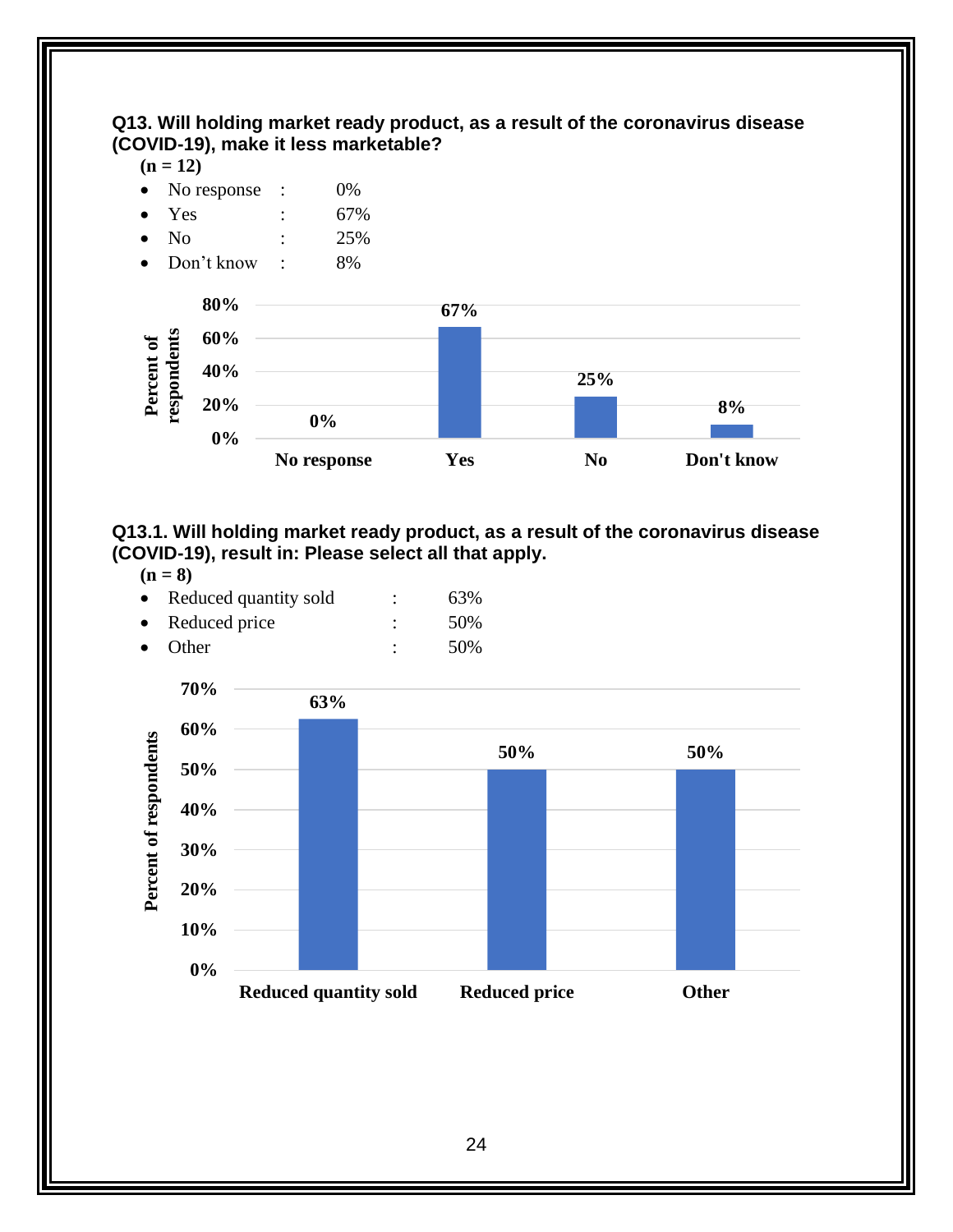#### <span id="page-30-0"></span>**Q14. How many months can your farm or business hold market ready product, as a result of the coronavirus disease (COVID-19), before it becomes an issue for new crops or planting?**

 $(n = 12)$ 

|  | No response |  | $0\%$ |
|--|-------------|--|-------|
|--|-------------|--|-------|

- Less than 1 month : 33%
- $1 3$  months : 33%
- $4 6$  months : 17%  $7 - 10$  months : 17%
- More than 10 months : 0%
- Don't know : 0%



#### <span id="page-30-1"></span>**Q16. Are there specific steps or types of assistance that would increase the likelihood for your farm or business to survive? Please select all that apply.**

| Federal assistance            | 75% |
|-------------------------------|-----|
| State assistance              | 58% |
| Local assistance              | 33% |
| Assistance from associations: | 25% |
| Other                         | 25% |
| None                          |     |

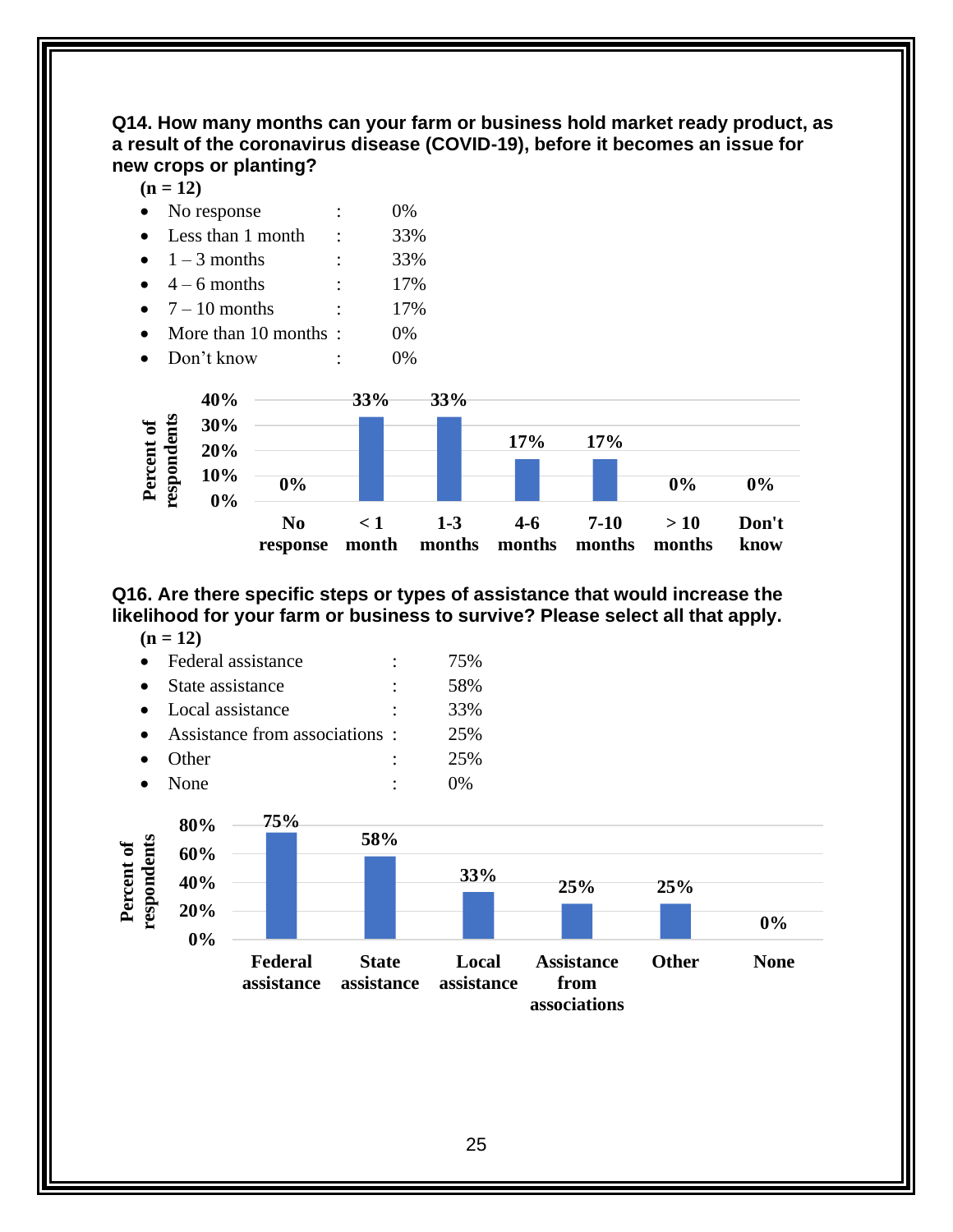<span id="page-31-0"></span>**Q17. Would assistance with any of the following be helpful to your farm or business right now? Please select all that apply.**

 $(n = 12)$ 

| Waiving or delay of State fees     | 25% |
|------------------------------------|-----|
| Tariff relief                      | 17% |
| Assistance identifying new markets | 17% |
| Loan guarantees                    | 25% |
| <b>Specialty Crop Insurance</b>    | 25% |
| )ther                              | በ%  |



<span id="page-31-1"></span>**Q18. Are there any existing programs that your aquaculture, aquaponics, or allied business does not currently qualify for, that would increase the likelihood of survival of your farm or business?**

- $(n = 12)$
- No response : 92%
- $Yes$  :  $0\%$
- No : 8%
- Don't know : 0%

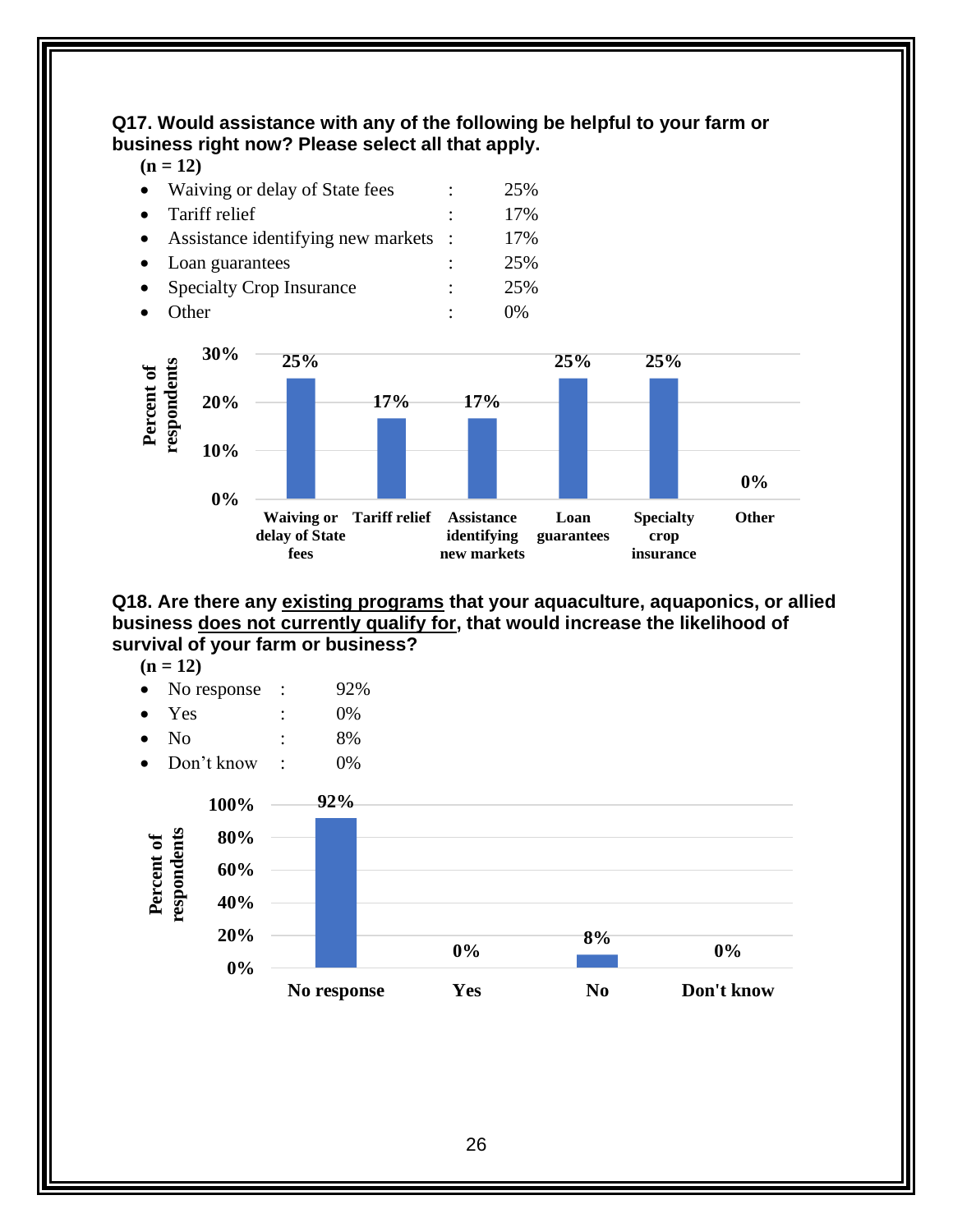#### <span id="page-32-0"></span>**Q19. What is the primary product that your farm or business produces? (n = 12)**

| 1 A.A | - 12                                            |       |
|-------|-------------------------------------------------|-------|
|       | No response                                     | 0%    |
|       | Foodfish                                        | 0%    |
|       | Mollusks (oysters, clams, mussels, etc.)        | 0%    |
|       | <b>Baitfish</b>                                 | $0\%$ |
|       | Sportfish / recreational fish, including trout  | $0\%$ |
|       | Crustaceans (crawfish, soft crab, shrimp, etc.) | 100%  |
|       | Ornamental fish (aquarium or water garden)      | $0\%$ |
|       | Aquaponics                                      | 0%    |
|       | Aquatic plants                                  | $0\%$ |
|       | Seaweed                                         | 0%    |
|       | Allied business (equipment, chemicals, etc.)    | $0\%$ |
|       | ther                                            | $0\%$ |
|       |                                                 |       |

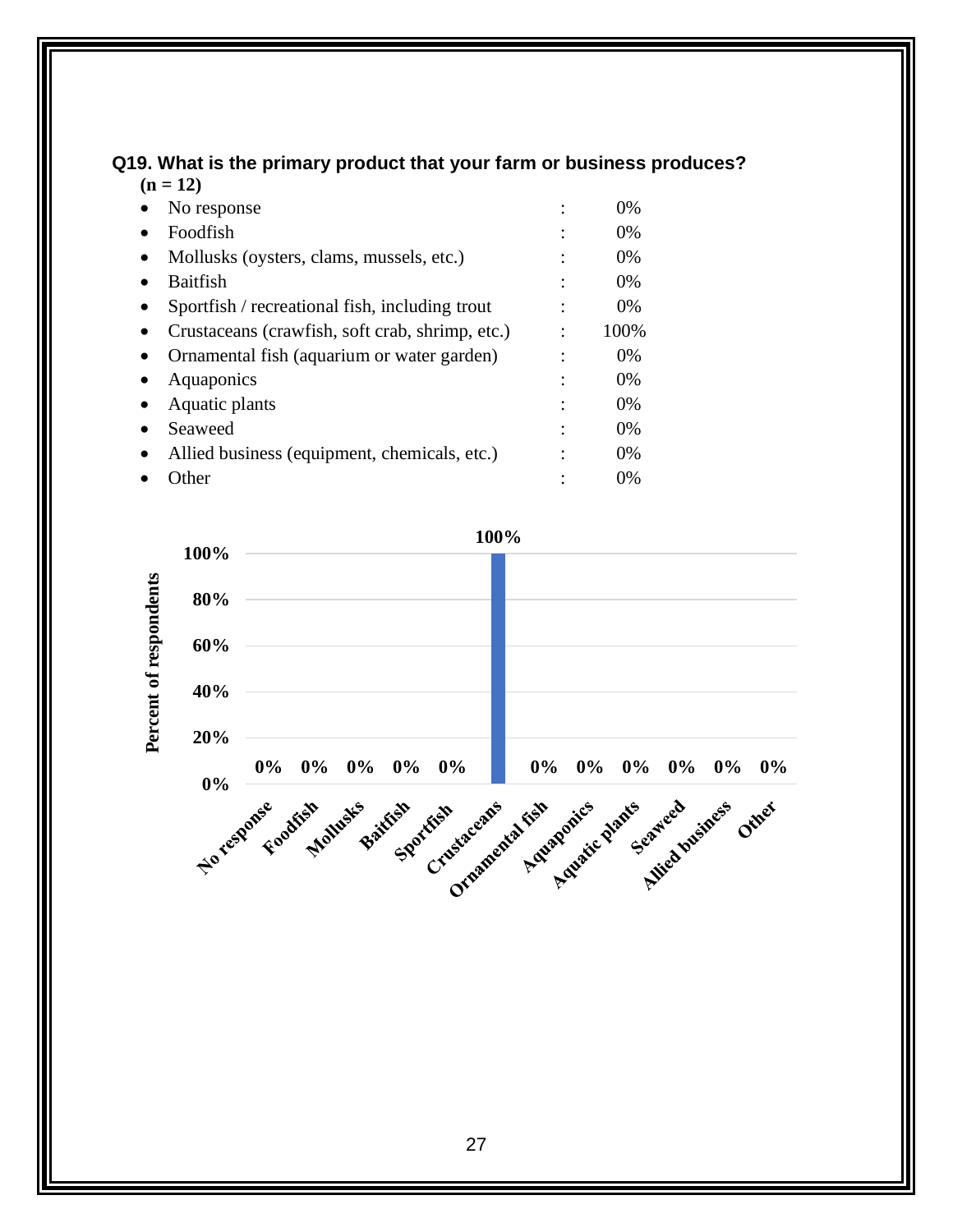#### <span id="page-33-0"></span>**Q19.1. Please indicate which is the major species of foodfish raised by your farm or business:**

**(n = 0)**

| No response                |                      | NA        |
|----------------------------|----------------------|-----------|
| Catfish                    | ٠                    | NA        |
| Sportfish                  |                      | <b>NA</b> |
| Ornamental fish            |                      | <b>NA</b> |
| Salmon                     |                      | NA        |
| Tilapia                    | $\ddot{\phantom{0}}$ | NA        |
| <b>Hybrid Striped Bass</b> |                      | NA        |
| Other                      |                      | NA        |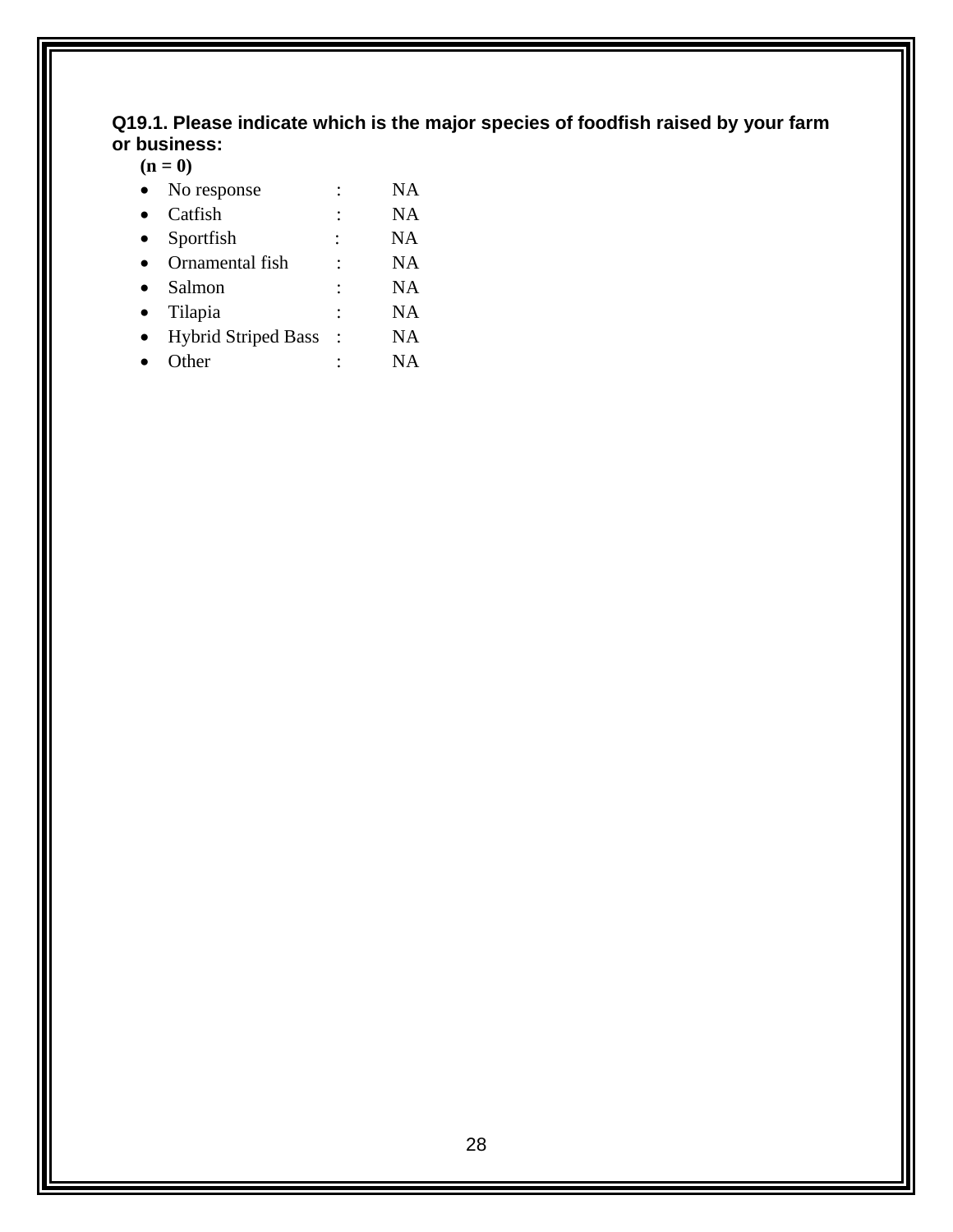#### <span id="page-34-0"></span>**Q20. How does your farm or business primarily market or sell aquaculture / aquaponics products?**  $(n = 12)$

| $(11 - 12)$                                      |                      |       |  |  |
|--------------------------------------------------|----------------------|-------|--|--|
| No response                                      | ٠                    | $0\%$ |  |  |
| Direct to retail (direct to consumers)           | ٠                    | 8%    |  |  |
| Processor                                        | ٠                    | 8%    |  |  |
| Distributor                                      | ٠                    | 17%   |  |  |
| Restaurants                                      | ٠                    | 17%   |  |  |
| Grocery Stores / Supermarkets                    |                      | 8%    |  |  |
| Other aquaculture/aquaponics farms or businesses | $\ddot{\phantom{1}}$ | 25%   |  |  |
| ther                                             |                      | 17%   |  |  |

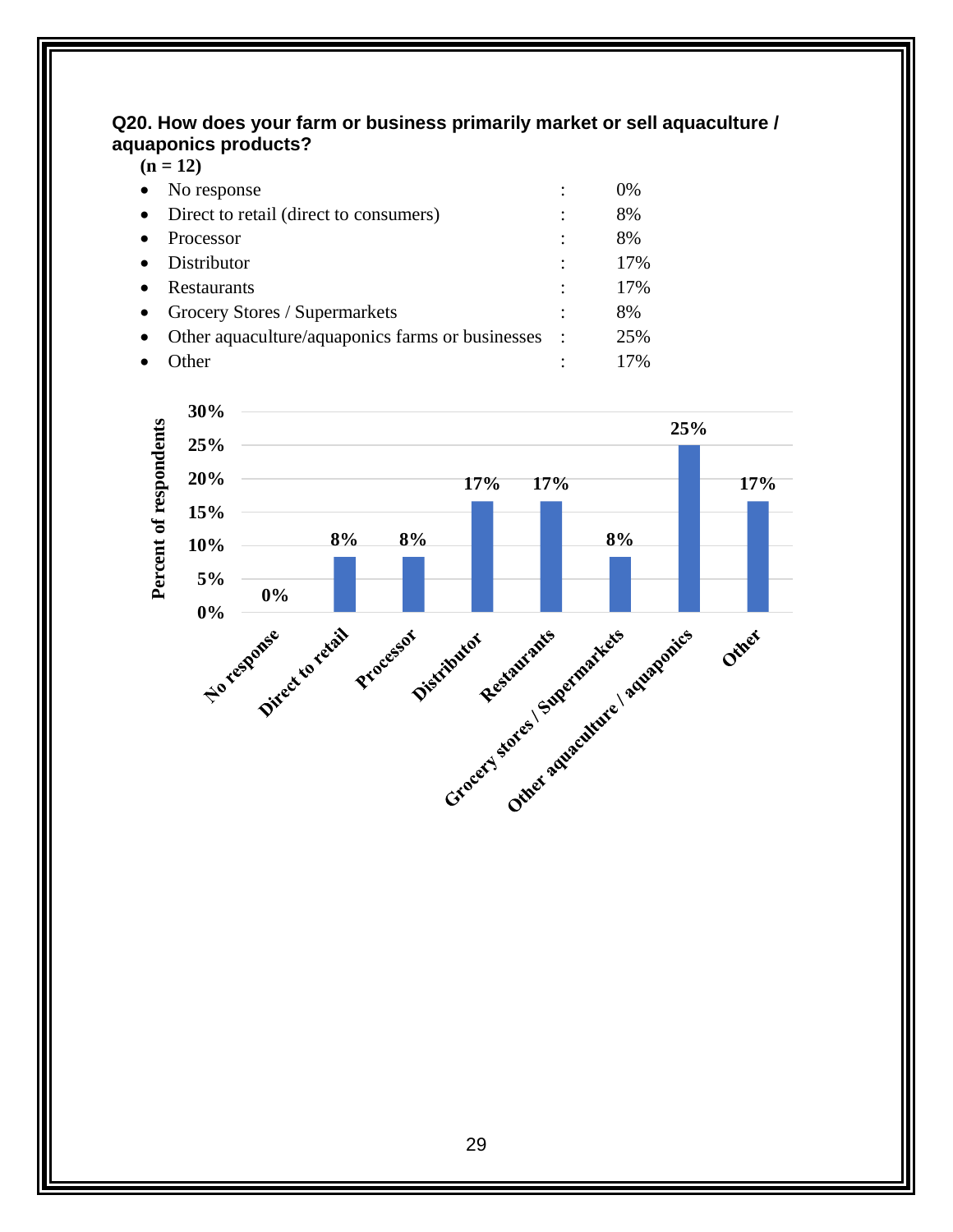<span id="page-35-0"></span>**Q21. Please indicate the scale of your farm or business by annual sales volume before the effects of coronavirus disease (COVID-19):**

**(n = 12)**

|           | No response                  | 0%       |
|-----------|------------------------------|----------|
|           | $$1 - $1,000$                | 0%       |
|           | $$1,001 - $5,000$            | 0%       |
| $\bullet$ | $$5,001 - $10,000$           | 0%       |
|           | $$10,001 - $25,000$          | 8%       |
|           | $$25,001 - $50,000$          | 0%       |
|           | $$50,001 - $100,000$         | 8%       |
|           | $$100,001 - $250,000$        | 25%      |
| $\bullet$ | $$250,001 - $500,000$        | 8%       |
|           | $$500,001 - $1$ million      | 17%      |
|           | Greater than \$1 million     | 33%      |
|           | Connot octimoto ot this timo | $\Omega$ |

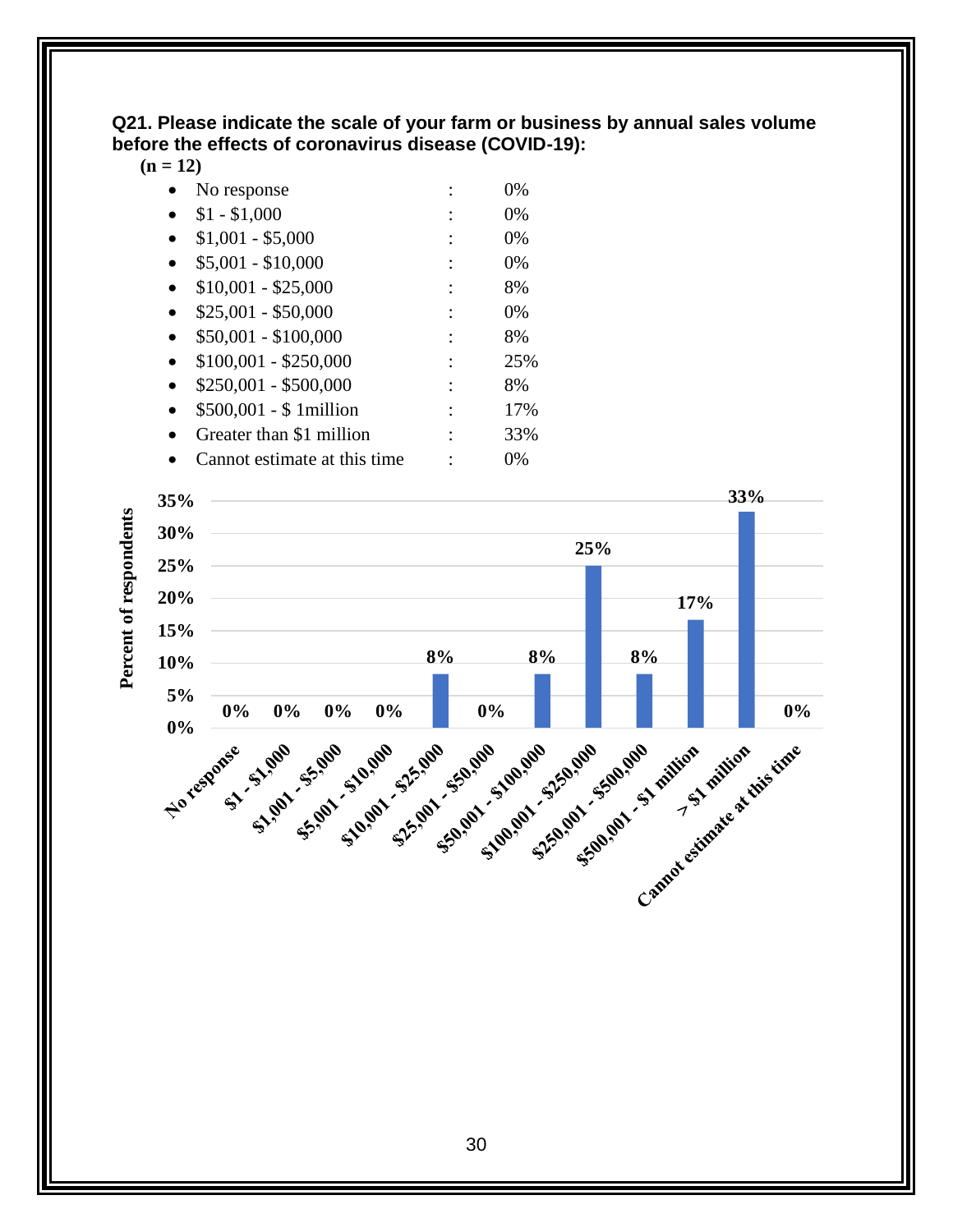#### <span id="page-36-0"></span>**Q22. In which USDA defined Aquaculture Region is your farm or business located?**  $(12)$

|           | $(II = IZ)$                                  |                |       |  |  |
|-----------|----------------------------------------------|----------------|-------|--|--|
|           | No response                                  |                | $0\%$ |  |  |
|           | Northeastern Aquaculture Region              |                | $0\%$ |  |  |
| $\bullet$ | North Central Aquaculture Region             | ٠              | 33%   |  |  |
|           | Southern Aquaculture Region                  | ٠              | 42%   |  |  |
|           | Tropical and Sub-Tropical Aquaculture Region | $\ddot{\cdot}$ | 17%   |  |  |
|           | Western Aquaculture Region                   |                | 8%    |  |  |
|           |                                              |                |       |  |  |